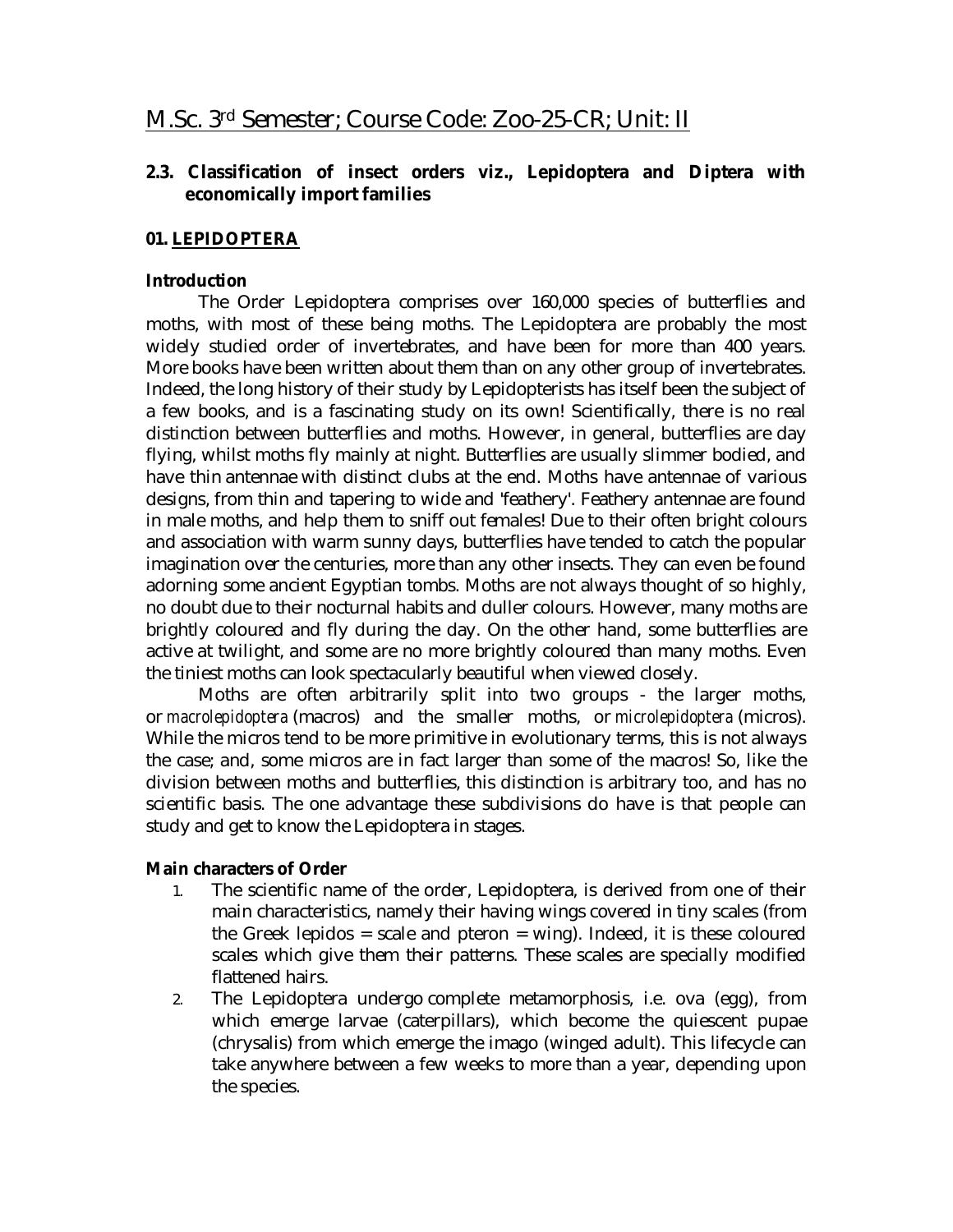- 3. Lepidoptera are 'typical' insects, in that they have 4 wings, 6 legs, 2 antennae and a body divided into 3 sections - a head, thorax and abdomen. The leg and wings are attached to the thorax. In a few species of moths, the females have evolved to become wingless.
- 4. Most butterflies and moths feed through a specialised tube formed by some of the mouthparts, known as a proboscis. Nectar is the usual food for adults.
- 5. Sense organs on the feet can taste certain food substances with a greater sensitivity than the human tongue.
- 6. The wings consist of an upper and lower membrane supported by a system of hollow veins.
- 7. Most Lepidoptera larvae feed exclusively on plant matter, but a few are carnivorous for at least part of their life. Some species feed on a wide variety of plants, whilst others are willing to accept only one or two.
- 8. The larvae moult several times, usually 4, 5 or 6 depending upon the species.
- 9. The final moult reveals the pupa, which can be attached to part of the foodplant or other nearby item, unattached amongst debris such as leaf litter, or in a silk lined chamber underground.
- 10. Survival strategies of butterflies and their earlier stages include camouflage, toxic defence such as being distasteful/harmful or mimicking species that are distasteful/harmful.
- 11. Some species are quite small, having a wingspan of only a few millimetres, whilst others are giants among the insect world, being 30cm across.

# **Superfamily: Micropterigoidea**

# **Family: Micropterygidae (Mandibulate Moths)**

Small moths, with wingspan usually less than 10 mm. Head with rough vestiture of scales; head capsule only moderately extending above upper margin of compound eyes: dorsally with two prominent ocelli; antennae moniliform; labrum large, movable and extensively desclerotized; mandibles large and functional, with well developed articulation on head capsule; maxillae with long, folded, 5 segmented palps, erect and sclerotized lacinia, and with galear not long and forming a proboscis; labial palps short and 2-segmented. Wings narrow and lanceolate, held roof-like over body when at rest; upper surface usually with iridescent scale patches; fore wing with Sc forked near middle and M4 absent; hind wings with three or four branches to Rs, and without a produced jugal lobe. Middle tibia without spurs, but with apical tuft of setae; hind tibia with four apical spurs. Adult moths, which emerge in the spring, are usually diurnal, but nocturnal activity is reported in some species. Adults are attracted to flowers and feed on pollen, which they crush with the mandibles. Larvae feed on moss and liverworts, and can occur in soil. They pupate inside a silk cocoon. Worldwide there are 121 species in eight genera, but there are many new species undescribed.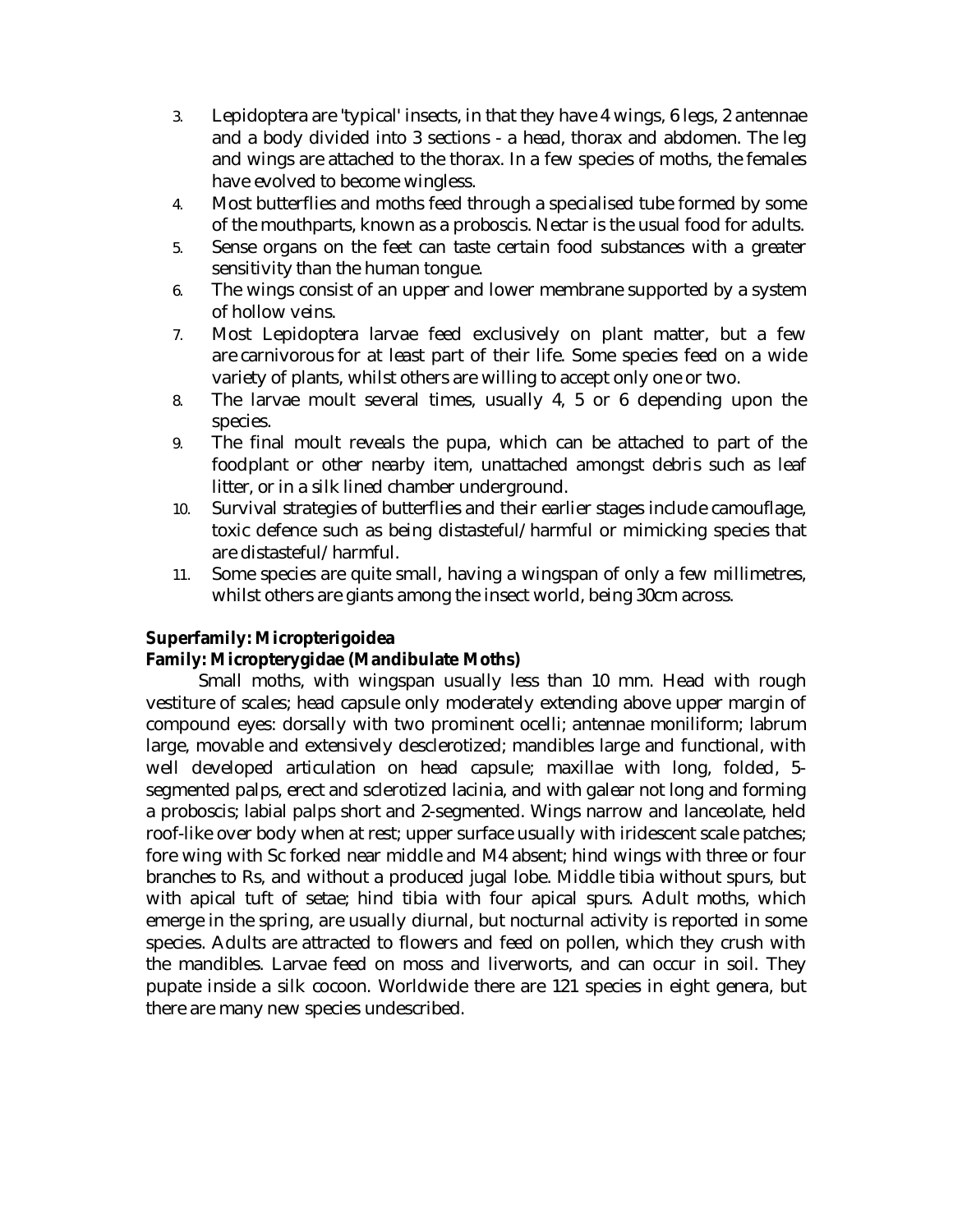# **Superfamily: Tineoidea Family: Tineidae (Cloth moth)**

Very small to medium-sized moths, usually dull and brownish, with wingspan 8 to 14 mm. Head with erect piliform scales, and without visible ocelli; antennae filiform with scape smooth-scaled in most genera; maxillary palp strongly developed, 5-segmented and folded; labial palps 3-segmented, with stiff lateral bristles; proboscis very short or even absent, and never strongly sclerotized; galea short, disassociated, not strongly sclerotized, and if rolled, rolled haphazardly. Wings typically moderately broad, and generally subovate in shape; scales of fore wing often in rough or raised patches, and some taxa with sex scales; typically full complement of free veins in fore wing, with Rs4 terminating on costa; adults resting with wings held roof-like over body, and with body parallel to substrate. Hind tibia with erect and elongate scales on upper surface; adults moving with characteristic scuttling run. Practically all tineid larvae are fungivorous, with a substantial part of their food being fungal tissue. Thus many larvae are found in rotten wood, or in plant or animal matter. Some detritophagous tineids are commensals in the nests of social insects, or are associated with human dwellings, where they can be pests of stored food products, furnishing or fabrics, feeding on wool, fur and feathers. Many tineid larvae, including the household pests, build portable cases from which they feed. Prior to pupation, the larvae move to a pupation site, usually well away from the food source. Worldwide there are about 3000 species in 320 genera. Both of the introduced clothes moths, namely the casemaking clothes moth (*Tinea pellionella* (L.)) and the webbing clothes moth (*Tineola bisselliella* Hummel), can be household pests. The commonest species in homes is the Indian meal moth *Plodia interpunctella* (Hüber), a pest of stored products.

# **Family: Psychidae (Bagworm moths)**

Usually small to medium sized moths, with wingspan 8 to 25 mm. Head with moderately long, slender to piliform scales directed forward; ocelli usually absent; proboscis, maxillary and labial palps reduced or absent. Males fully winged; females winged, brachypterous, apterous or vermiform, with all body appendages vestigial or absent. Larvae are lichen feeders, and form portable bags, a case made of pieces of twig, leaves or other material, which they carry around with them as they feed. Bags or cases are usually open at both ends, the top opening being used for feeding, and the lower for waste discharge. Pupation takes place in the larval bags or cases. Males leave the bag on emergence, departing from the lower end. Females spend their whole life in the bag or case, and if they leave, do so after egg laying. Males, if present, fertilize the female in the bag, through one end of the case. Worldwide there are nearly 1000 known species eg., *Apterona helicoidella* (Vallot), *Dahlica lichenella* (L.), *D. triquetrella* (Hüber) and *Hyaloscotes pithopoera* (Dyer))

#### **Superfamily: Yponomeutoidea Family: Plutellidae (Diamondback Moths)**

Plutellid moths have wingspans of about 10 to 50 mm (under 30 mm our fauna); the wings are usually narrow and often oddly-shaped with the hind wing frequently as wide as the fore wing. The fore wings are often brightly patterned (the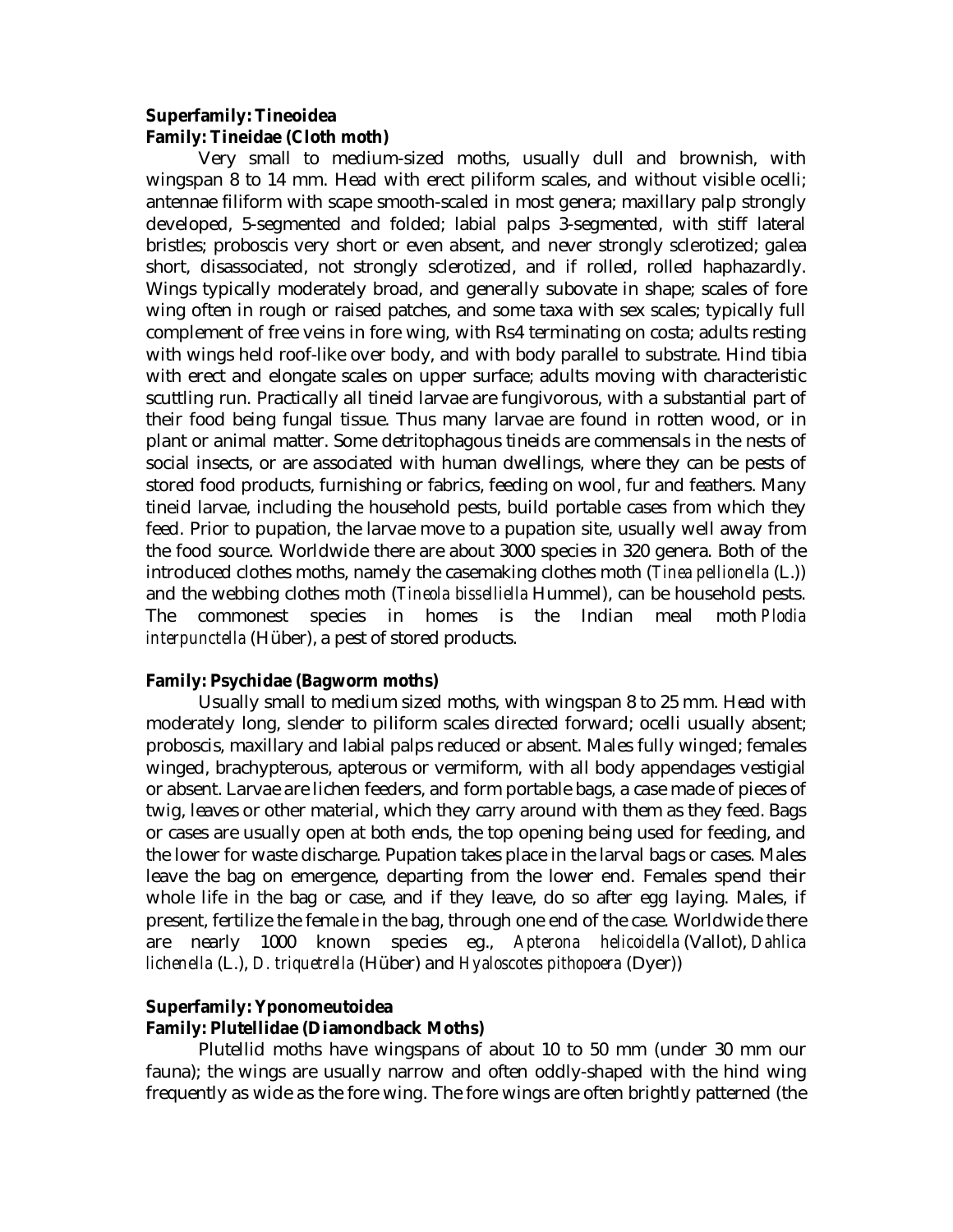hind margin of the fore wing frequently shows a pale stripe) but normally are not metallic. The head bears ocelli and the antennae are thread-like with a basal pecten. An unscaled proboscis is present. Veins Rs and M1 in the hind wing are separate; M3 and CuA1 are also separate. In the fore wing R4 and R5 are not stalked. The tibial spurs are 0-2-4 and an epiphysis is present. Larvae are solitary leaf-rollers or live in loose webs and skeletonize leaves; most pupate in a characteristic, open-mesh cocoon. Adult moths hold their antennae forward when at rest. *Plutella*, a cosmopolitan genus of over 40 species feeds largely on plants of the mustard family; the Diamondback Moth, *P. xylostella* (Linnaeus), is a world-wide pest and one of the few micro-moths that migrates long distances. The family Plutellidae is world wide but small, with fewer than 100 known species eg., *Plutella xylostella* (Linnaeus), a pest of cabbage. It eats a wide range of crucifers, including garden ornamentals such as alyssum, stocks and wallflowers.

# **Superfamily: Gelechioidea**

# **Family: Gelechiidae (Gelechiid Moths; Twirler Moths)**

Usually brown or grey with wingspans of 6 to 25 mm. The fore wing is often narrowly rounded or pointed at the apex and the hind wing often has the tip prolonged and the margin behind concave. The head is smooth scaled; the labial palps are frequently long and upcurved. Ocelli are often present. The antennae are usually thread-like and there is usually no pecten. Vein CuP is absent in the fore wing. The hind wing has R1 and Sc united from the wing base or with R1 running into Sc beyond the base. The discal cell in the hind wing is closed perpendicular to the long axis of the wing or at 45º toward base of wing from M2. Gelechiid larvae roll or mine leaves, bore in stems and roots, produce galls or feed on seed heads or dried seeds in over 80 plant families. Some are economically important including *Sitotroga cerealella* (Olivier), the Angoumis Grain Moth, a major cosmopolitan pest of stored grain. Its eggs are used as hosts for rearing *Trichogramma* wasps, microscopic egg parasites, for the biological control of various pests. *Pectinophora gossypiella* (Saunders), the Pink Bollworm, attacks cotton flowers and bolls; it is considered one of the most economically damaging insects in the world. The family Gelechiidae is cosmopolitan and diverse, with 507 genera and 4530 described species.

# **Superfamily: Cossoidea**

#### **Family: Cossidae (Carpenter Moths, Goat Moths)**

Members of the Cossidae are small to large heavy bodied moths, with wingspans ranging from about 1 to 24 cm. (usually less than 10 cm in North American species). Usually, the fore wings are long and narrow and the abdomen extends beyond the hind wing. The antennae are usually bipectinate in males, thread-like in females. There is no proboscis. The fore wing has an accessory cell near the apex of the discal cell, some branches of vein R usually stalked and 1A+2A is present and CuP is present or absent. In the hind wing the frenulum is a single bristle in males, 2 to 30 bristles in females; M is usually forked in the discal cell, CuP is present, sometimes absent basally and there are two anal veins. The larva is stout and pale, with a small head and a large sclerotized shield on top of the prothorax.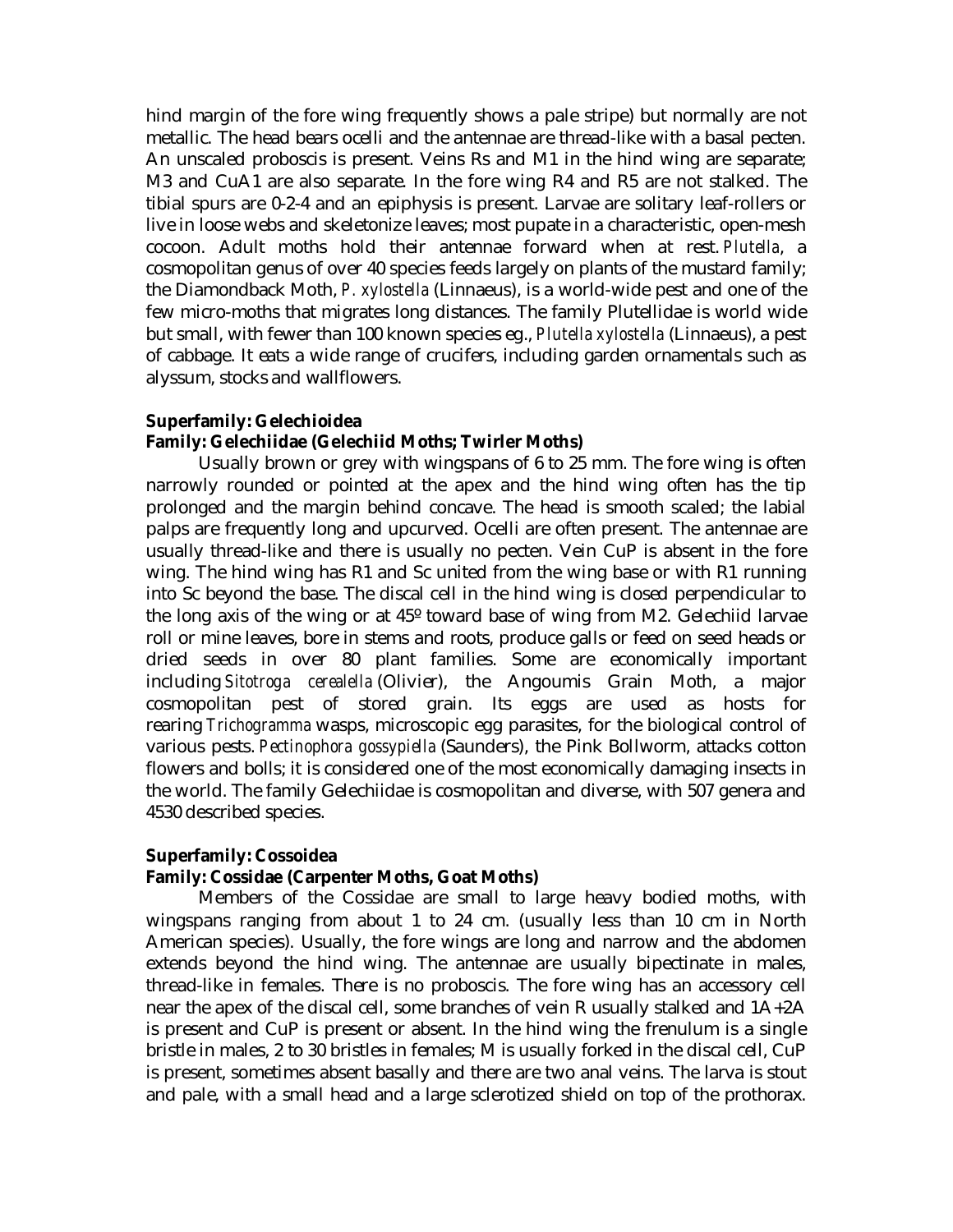The pupae are elongate, well sclerotized and often have a spine on the head. Cossid larvae are woodborers or, in a few cases, tunnel in the soil and feed externally on roots. Many are smelly, a characteristic that has given the family one of its English names -- goat moths. The larvae of some species may take up to four years to mature. Many species can seriously damage trees. The Carpenter worm*, Prionoxystus robiniae* (Peck), a common and widespread Nearctic species, produces extensive galleries that weaken oaks, locusts, maples, elms and other trees. The larvae overwinter in the tunnels, which are about 1.5 cm in diameter and pupate in associated chambers; the cocoons are mixtures of silk and wood chips. The pupa is extruded from the tunnel when the adult emerges. Except for a few Asian species, adults are nocturnal. Females usually lay eggs in bark crevices using an extendible ovipositor but, in some groups, surface egg masses are produced. The family Cossidae contains about described 670 species arranged in about 113 genera throughout the world.

# **Superfamily: Tortricoidea Family: Tortricidae (Leafroller Moths)**

Tortricids are small to medium-sized moths; wingspans range from about 7 to 35 mm, rarely to 60 mm. The fore wings are broad and usually square-tipped, giving the adult a characteristic bell- or shield-shape when the wings are folded tent-like at rest. The moths are usually cryptically coloured – tan, brown or grey and striped, spotted or marbled – but many have shining metallic markings. On the head, scales are upwardly directed on the lower half of the frons and there is often a strong tuft of scales protruding between the antennae. Ocelli are almost always present. The antennae are thread-like, often slightly saw-toothed, and often with sensory hairs. The proboscis is well developed and is scaleless near the base. The labial palps are prominent, upturned or drooping; maxillary palps small. An epiphysis is present at the middle of the fore tibia; the tibial spur formula is 0-2-4. The mid tibia typically has modified scales that give the surface a spiny appearance. Females have large flat ovipositor lobes. Tortricid eggs are strongly flattened and scale-like; they are deposited singly, in small clusters or in large masses and sometimes they are covered, or fenced in, with debris or scales. Larvae use a vast array of plant families. Many species are leafrollers, but larvae of many species have other habits; there are leaftiers, feeders in buds, flowers, shoots and seeds and borers in plant parts. Leafrolling larvae often pupate in a silk-tied shelter on the food plant; many boring larvae pupate in the ground. Most adults are nocturnal, but there are several brightly coloured day-flying groups. The Tortricidae contains many agricultural and forestry pests. The most notorious are the Spruce Budworm, *Choristoneura fumiferana* (Clemens), which has devastated conifer forests in northeastern North America and the Codling Moth, *Cydia pomonella* (Linnaeus), a serious pest of apples. Its close relative, *C. deshaisiana*(Lucas) (Mexican Jumping Bean Moth) is a novelty; the seed of a *Sebastiana* plant (Euphorbiaceae) dances as the larva wriggles within. *Cydia pomonella* (Linnaeus) is the infamous Codling Moth, introduced from Europe to North America and first reported in British Columbia in 1900. The moth larva damages apples by feeding in the core and tunneling out when full grown; it also attacks pears, walnuts and other fruits. Much work on the control of this serious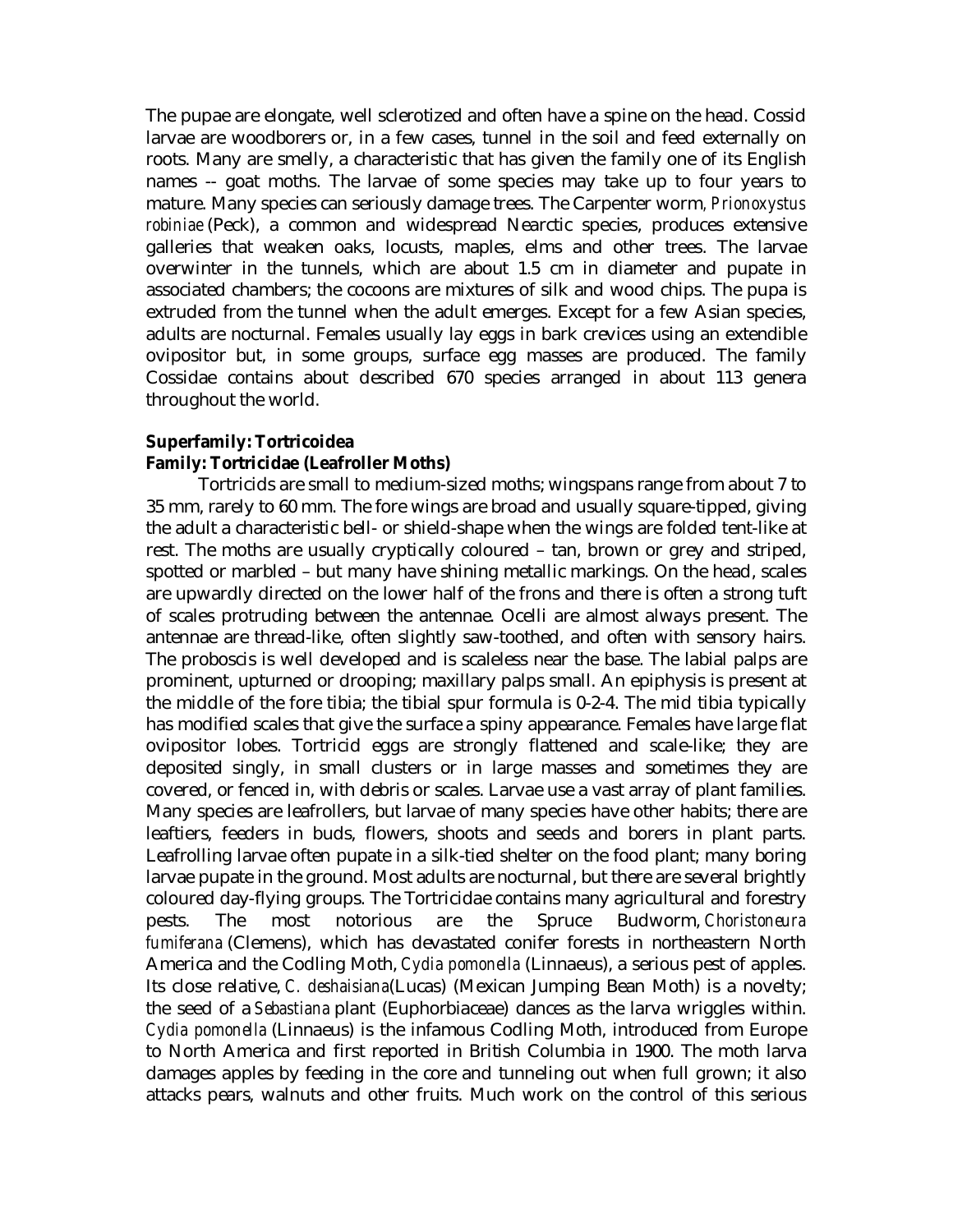pest, especially by the sterile male technique, has been undertaken in the Okanagan Valley since the 1960s.

# **Superfamily: Pyraloidea Family: Pyralidae (Pyralid Moths, Snout Moths)**

Pyralids are mostly small to medium-sized moths, with wingspans ranging from about 10 to 55 mm. On the head, the scaling of the frons is usually smooth; the eyes are normally large, globular and lack obvious hairs. The antennae are threadlike or sometimes pectinate or bipectinate. The proboscis is present and scaled at base, or can be reduced or even absent. Labial palps are 3-segmented, angled upward or upturned in front of face; maxillary palps are smaller, often minute or absent. Vein R5 of the fore wing is stalked or fused with  $R3+4$ . In the hind wing  $Sc+R1$  is very close to, or joined to, Rs for some distance beyond the discal cell. The fore tibia has an epiphysis; the tibial spurs normally are 0-2-4. Tympanal organs are not on the thorax but are paired on the ventral part of the abdomen base, facing forward towards the thorax. The tympanal case is only narrowly open anteriorly. About twothirds of described pyralids are in the subfamily Phycitinae; they are mostly leaf rollers, but many bore in buds, shoots, stems, cones, fruits, galls or under bark. For example, genus, *Dioryctria* often eat the cones, as well as the foliage, of evergreen trees. Larvae of some Galleriinae feed on dry plant material; the Rice Moth, *Corcyra cephalonica* Stainton is a widespread pest. A few species such as *Galleria mellonella* (Linnaeus), the Greater Wax Moth, feed on combs of hymenopteran nests and can destroy Honey Bee hives.*Tirathba* species are pests of coconut and other palms. There are about 6200 described species.

# **Superfamily: Hesperioidea Family: Hesperiidae (Skippers)**

Skippers get their English name from their characteristic, rapid and darting flight. They are small to medium-sized butterflies, the largest British Columbia specimens having wingspans less than 5 cm. Most have dull brown, grey or orange colours, and with their stout muscular bodies and short wings, resemble moths. The head is broad; the clubbed antennae arise far apart and the club is usually narrowed and hooked at the tip. All three pairs of legs are used for walking and the fore wing has 12 veins unbranched from the discal cell or the wing base to the wing margin. The larvae are usually smooth and unornamented; the head is large and separated from the rest of the body by a narrow, neck-like prothorax. Hesperiid larvae live in silk-lined nests on the food plants, which they construct by cutting and folding leaves or by using several leaves bound together. Some species build a cover of leaf bits or debris and carry this around while they feed. A few bore in plant tissue. Food plants include a wide range of angiosperms, but the diverse and widespread subfamily Hesperiinae (and some others) feeds exclusively on monocots such as grasses, lilies, orchids and palms. A few species, especially in the tropics, may be economically important – some eat the leaves of rice, sugarcane, palms and bananas. When considered the sole family in the superfamily Hesperioidea, the Hesperiidae contains about 3500 species in over 500 genera. The most distinctive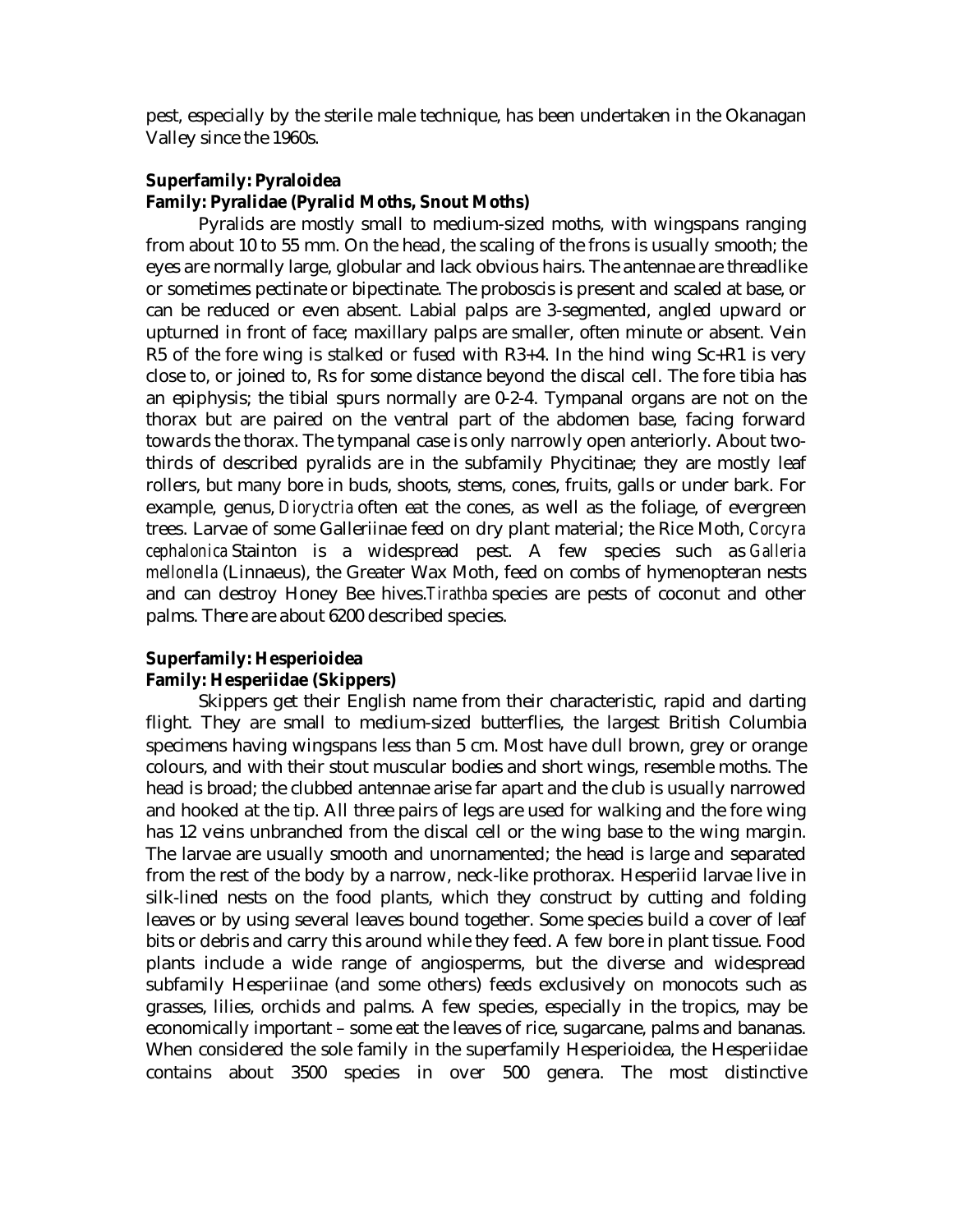species, *Epargyreus clarus* (Cramer) (Silver-spotted Skipper) has a large silvery spot on the underside of the hind wing.

# **Superfamily: Papilionoidea (Butterflies) Family: Papilionidae (Swallowtails)**

Butterflies in the Family Papilionidae have hairless eyes, short antennae and three fully developed pairs of legs. The fore wing has 11 or 12 veins; veins 1A and 2A are separate. The species range from about 40 to about 105 mm in wingspan with yellow or white with black markings and all our members of the subfamily Papilioninae (swallowtails) have tails on the hind wings while those in the subfamily Parnassiinae (apollos) do not (these characteristics do not hold for the world fauna of the family). Parts of the wings of apollos, especially the outer borders, lack scales; this condition is usually more striking in females than males. The larvae usually lack spines and have a Y-shaped, eversible gland (osmaterium) on the top of the thorax that, in most species, produces defensive chemicals to deter predators. Young swallowtail larvae look like bird droppings. The pupae in the Papilioninae have a silk girdle that helps hold them to the plant on which they have pupated. Swallow tail food plants are varied – a few examples include umbellifers (*Papilio zelicaon, P. indra*), chokecherry (*P. multicaudatus*), willows, poplars, alder and birch (*P. canadensis*, *P. rutulus*), *Ceanothus* (*P. eurymedon*) and *Artemisia* (*P. bairdii, P. machaon*). Swallow tails are strong fliers and males of some species often search out mates by hilltopping, a mating strategy where individuals fly uphill until they meet in concentrations at the height of land. The Family Papilionidae contains about 600 species in 26 genera worldwide.

# **Family: Pieridae (Whites, Marbles and Sulphurs)**

Pierids are mostly medium-sized butterflies, generally white, yellow, orange or greenish, marked in black and frequently other colours. Males and females are often strikingly different in appearance. For example, in sulphurs, males usually have a solid black wing border, while that of females often has pale markings, is reduced or is even absent. Different generations of a species in a single year may show different markings. There are three functional pairs of legs and the two claws on the end of each leg are divided in two. The larvae are cylindrical, striped and covered in fine, short hair. The introduced European *Pieris rapae* (Linnaeus) (Cabbage White) now occurs all over the world where cabbage, broccoli, mustards and other crucifers are cultivated*. Colias eurytheme* Boisduval (Orange Sulphur) can be a pest of alfalfa, at least in warm climates where populations are large. The larvae of sulphurs overwinter; whites spend the winter in the pupal stage. The family Pieridae contains about 1000 named species in 75 genera

# **Family: Nymphalidae (Brush-footed Butterflies)**

They are medium-sized (40 to 70 mm wingspan) and many are orange or brown with dark markings -- but size and colour vary greatly. Both sexes have their forelegs reduced in length and covered in long brush-like hairs, thus the English name of the group. These legs are useless for walking or perching but are used as sense organs. The face is broad, the eyes are not indented adjacent to the antennae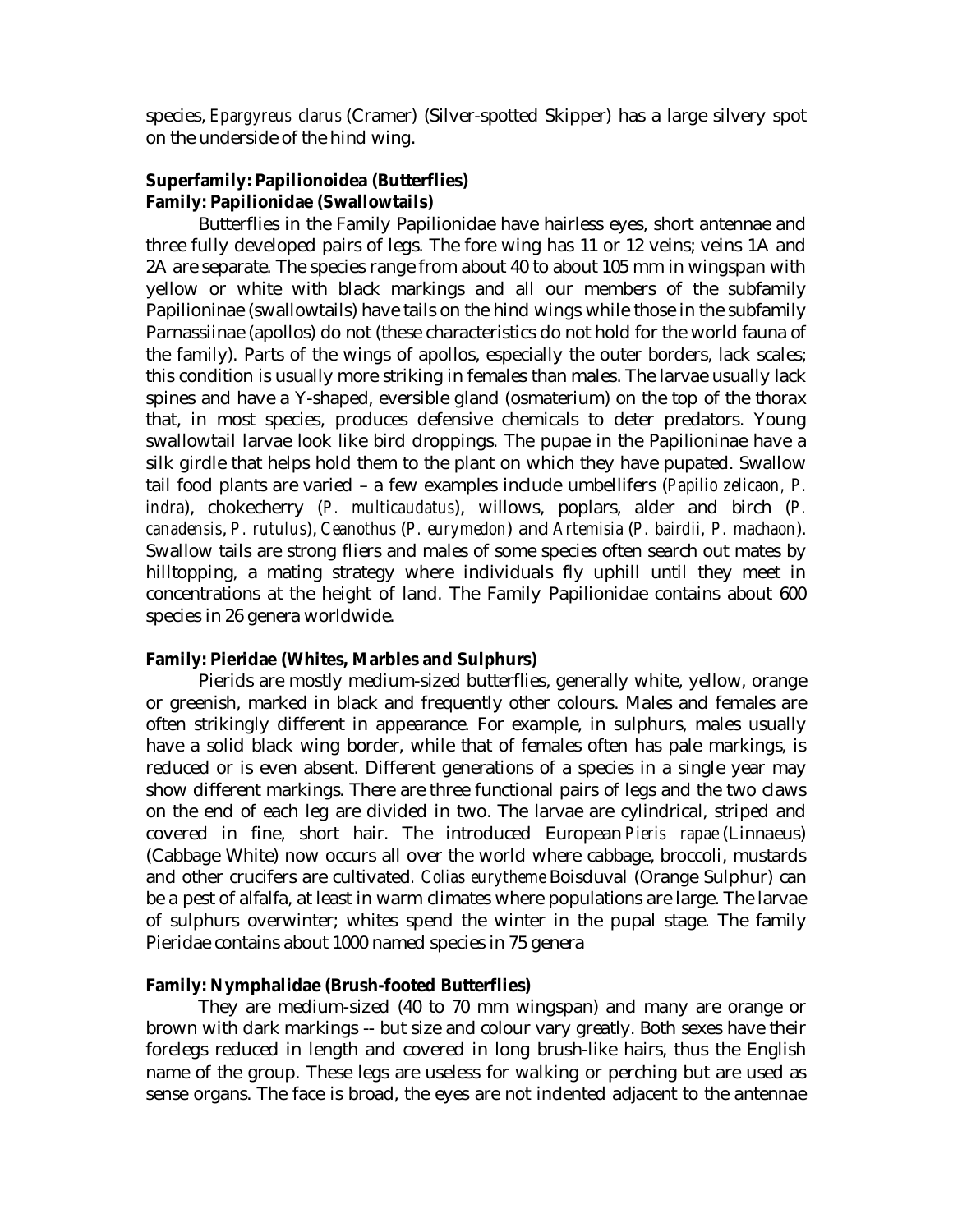and the latter usually have prominent clubs. Caterpillars commonly have branched spines; the hind end of the larvae of the Satyrinae is forked. The pupae are often strongly angled, bear thorn-like projections and lack a silk girdle. Many nymphalids are strong fliers and some species are migratory and are among the most cosmopolitan of insects (*Vanessa, Danaus*). The Nymphalidae is perhaps the largest family of butterflies with about 6000 species in 350 genera in all areas supporting butterflies.

# **Superfamily: Geometroidea Family: Geometridae (Geometer Moths, Loopers))**

Geometer moths are small to large (about 10 to 50 mm wingspan to over 100 mm, typically slender bodied with broad, delicate wings. In our fauna, colours are usually subdued, with browns, greys, whites and rusts predominating; some are green, yellow, or black and white. Frequently delicate lines or bands cross both wings from front to back. In some species the females are short-winged or wingless; wing loss is more common in the Geometridae than in any other lepidopteran family. The head is densely scaled and the antennae are thread-like, serrate or bipectinate. Ocelli are normally absent. The proboscis is usually present (sometimes reduced or absent) and lacks basal scaling. The fore tibia bears an epiphysis; the typical tibial spur count is 0-2-4. In the hind wing, vein SC is often bent strongly near the base and may lie close to, or fuse with, Rs for part of its length. Vein M2 usually arises midway between M1 and M3, or nearer M1, or may be absent. A pair of structurally unique tympanal organs occur at the base of the abdomen; these openventrolaterally. Most larvae have lost the front three of the usual five pairs of prolegs, but some species have retained more than two (with some reduced). Adult geometrids are mostly nocturnal and many are attracted to lights; when resting they typically hold the cryptically coloured wings outspread, but some fold the wings tightly over the abdomen. Some species are diurnal and some of these are brightly coloured. The loss of prolegs results in the looping habit of the moving larva; the name "Geometridae" is derived from this "earth measuring" motion. Other names - measuringworms, inchworms, spanworms, loopers – refer to this distinctive movement. Characteristically, many caterpillars are beautifully camouflaged and, when disturbed, may stand erect on the prolegs, strikingly resembling a little twig. The larvae usually are externally feeding defoliators, although some attack fruits, dead leaves and stored products; a few are carnivorous. Many are serious pests, especially of fruit-bearing shrubs and trees and ornamental and forest trees. Food preferences of some genera are wide-ranging. For example, although the larvae of most species in the large cosmopolitan genus *Eupethecia* conceal themselves in buds and flowers or bore in cones, in Hawaii they ambush and devour small insects and spiders. As larvae *Scopula* species feed mostly on herbaceous plants, but adults of some species in Southeast Asia imbibe blood from wounds in mammals, or sip sweat and even tears. The family Geometridae is huge, containing 21,000 species globally; in the Lepidoptera it is second in size only to the Noctuidae. Many species of the Geometridae are forest defoliators while the most damage is done by *Lambdina fiscellaria* (Guenée), whose larvae eat a wide range of evergreen and deciduous trees.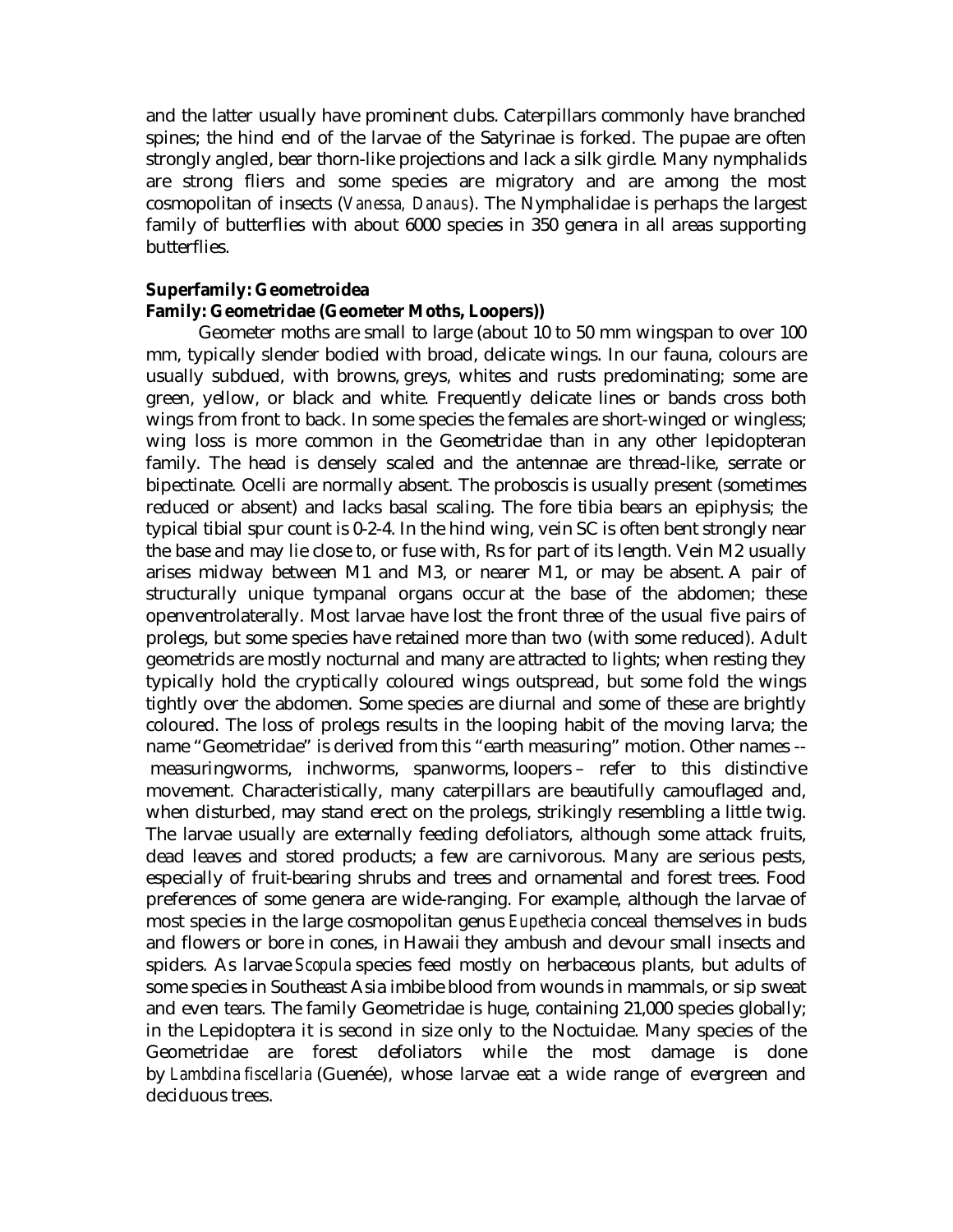# **Superfamily: Lasiocampoidea Family: Lasiocampidae (Tent Caterpillar Moths, Lappet Moths)**

Lasiocampids are medium-sized to very large, stout-bodied, hairy moths. with wingspans ranging from about 25 to 35 mm and are predominantly brown, yellow or grey. The fore wing has vein R distinctly close to Sc towards the wingtip and vein CuA2 arises in the basal half of the discal cell. There is no frenulum to link front and hind wings in flight; instead, the front of the hind wing base is expanded and humeral veins are present. The mouthparts are non-functional, the eyes are often haired and the antennae are somewhat feathery, especially in males. Tent caterpillar larvae (*Malacosoma*) are hairy and often colourful, with stripes and spots of white, blue, orange and other colours. Lappet moth larvae (*Tolype, Phyllodesma*) are softly hairy have a small lobe or lappet on either side of each segment. Larvae of the Lasiocampidae feed mostly on deciduous trees and shrubs. Lappet moths seldom reach pest status but the tent caterpillars often cause severe defoliation during cyclical outbreaks. They live in colonies in spring and most kinds, including a common species, *Malacosoma californicum* (Packard) (Western Tent Caterpillar), construct silken tents in branch forks and tips for shelter. They also deposit trails of silk as they move from the tents to feeding sites on the foliage. The widespread *M. disstria* Hübner (Forest Tent caterpillar) does not construct nests, but lives in large, sometimes immense, aggregations linked by silk trails. Mature larvae wander and, when shelter is found, pupate in cocoons made of silk and hair. The adults produce eggs banded around twigs and covered with hardened foam; the moths overwinter as unhatched larvae. Adults rest in a distinctive posture: the fore wings are held tentlike and often much of the anterior part of the hind wing is uncovered in front of the fore wing. The family Lasiocampidae is practically cosmopolitan but is best represented in the tropics; it includes about 1500 species placed in roughly 150 genera.

### **Superfamily: Bombycoidea Family: Saturniidae (Giant Silkworm Moths)**

Members of the Saturniidae are medium-sized to very large moths, with wingspans of about 30 to 280 mm. The largest specimens are in the genus *Attacus* from Southeast Asia. Wing spans ranging from about 60 mm (small *Hemileuca* specimens) to 140 mm (large *Antheraea* examples). The body is heavy and covered in hair-like scales. The ground colour of the wings is highly variable, but mostly is some shade of brown; many species have concentric-ringed eyespots (thus the family name). The fore wing ante- and postmedian lines and the submarginal band on the hind wing are perhaps the most characteristic features of the colour pattern. There is no frenulum. The hind wing has one anal vein; veins Sc and Rs in the hind wing fork at the wing base and are not connected by a crossvein; veins Rs and M1 are not stalked beyond the discal cell. The antennae are normally somewhat plumose, especially in males; each segment has four branches except in *Hemileuca*, where there are two. The mouthparts are reduced and non-functional. Larvae often have tubercles or spines on the body; the pupae usually are enclosed in a silken cocoon, often incorporating leaves. Adults are usually nocturnal, although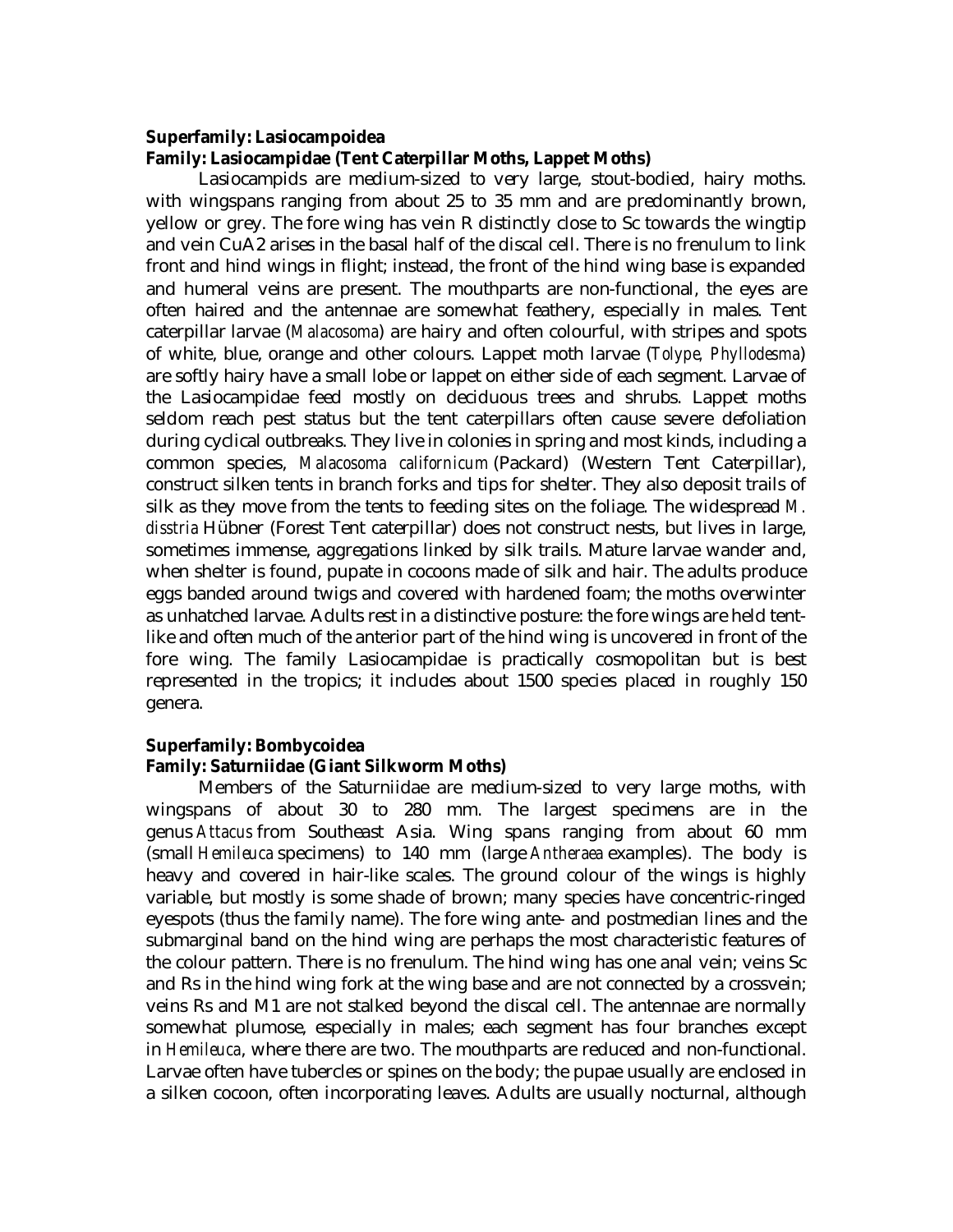some Saturniinae and many Hemileucinae fly in the daytime; Temperate species usually overwinter as a pupa, although some do so in the egg. The pupal cocoon may be aerial, attached to a twig or leaf of the hostplant, or spun in the leaf litter, or less frequently in the soil; subterranean pupae may lie in a silk cell or may directly burrow in the earth, as is often the case in *Hemileuca*. This genus has successfully adapted to the dry grasslands and deserts of the American West. The main commercial production of silk comes from *Bombyx mori* (Linnaeus) in the family Bombycidae, which has been domesticated for about 4000 years. However, saturniid moths in genera such as *Samia* and, especially *Antheraea*, produce commercial amounts of silk, mainly in China and India. In Asian silk-producing countries, dried larvae and pupae of the moths are used as food and larvae are eaten in Africa. The larvae and pupae of *Coloradia pandora* Blake (Hemileucinae), are gathered in large numbers eaten by native peoples in California and adjacent states. Saturniids are seldom serious pests, but *Hemileuca oliviae* Cockerell can cause significant economic damage to the grasses of rangelands. The family Saturniidae is cosmopolitan, and is absent from only the most northerly and southerly regions. It is best represented in the tropics with about 1480 species in 165 genera.

#### **Family: Sphingidae (Sphinx Moths, Hawk Moths)**

Members of the Sphingidae are medium-sized to large, heavy bodied moths with long narrow fore wings and relatively small hind wings; wingspan range from about 40 to 140 mm. In the fore wing vein M2 arises a little nearer M3 than M1. Veins Sc and Rs in the hind wing are parallel to end of discal cell and beyond (or may nearly meet); near the midpoint of the discal cell they are connected by an oblique crossvein. Some species have much of wings devoid of scales and resemble bumblebees (*Hemaris*). A frenulum is present but is often rudimentary in the Smerinthinae. The antennae are threadlike or often thickened and somewhat spindle-shaped towards the tip. Sometimes they are comb-like. The eyes lack hairs and ocelli are absent. The proboscis is usually long (sometimes much longer than the body, especially in the Sphinginae) but sometimes is short or vestigial, as in some Smerithinae. Most larvae lack obvious hairs and usually have a spine or button-like process near the end of the body, thus giving them the name hornworms. The sides of larval abdominal segments 1 to 7 in species of subfamilies Sphinginae and Smerithinae bear an oblique stripe. Most species pupate in the soil or in leaf litter; the sheath of the developing proboscis sometimes resembles the handle of a cup or jug. Sphinx moths fly strongly with rapidly beating wings; many feed on flower nectar much as do hummingbirds, probing tubular blooms with the proboscis. They are probably important pollinators of some plants. Some suck oozing tree sap or fluids from rotten fruit. Most fly and feed at dusk or at night, but a few of the most familiar, such as species of *Hemaris* and *Proserpina*, fly during the day. Species in these genera probably mimic bumblebees. Larvae of some species damage commercial crops; for example*, Manduca quinquemaculata* feeds on tomato plants and *M. sexta* on those of tobacco. Larvae often rear up when disturbed and, in this position, have reminded some imaginative people of the Sphinx of Egypt. About 1200 species of Sphingidae are placed in 200 genera worldwide. The wellknown *Manduca quinquemaculata*(Haworth), from a predominantly Neotropical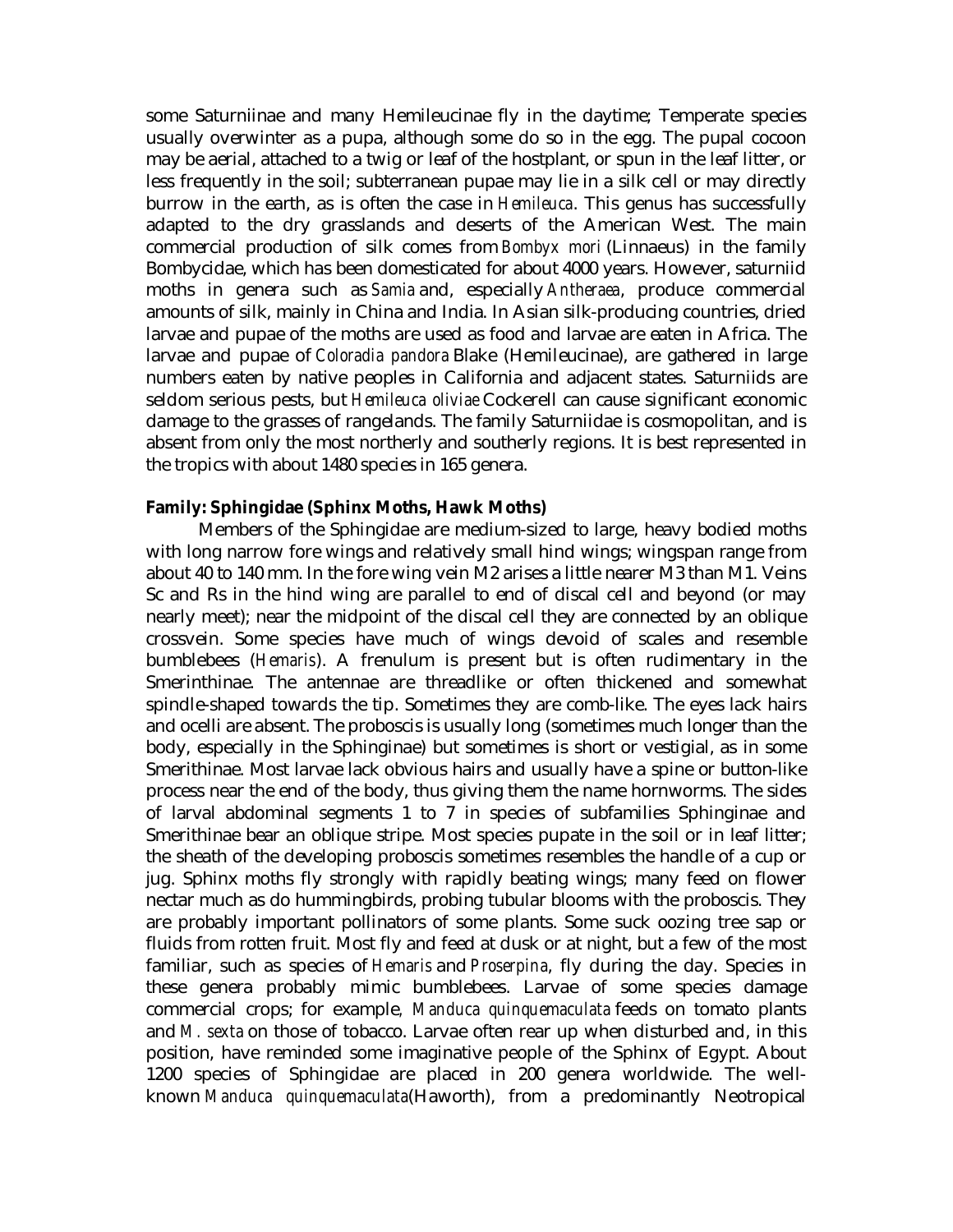genus, is usually called the Five-spotted Hawk Moth because of the five yellow pairs of marks on the abdomen. The larvae feed on tomato and other plants in the Solanaceae and give the species its other English name, Tomato Hornworm.

### **Superfamily: Noctuoidea**

# **Family: Noctuidae (Owlet, Tiger, Tussock Moths and Relatives)**

The classification of the Noctuoidea has undergone recent radical change and former familiar families such as Nolidae, Arctiidae and Lymantriidae are placed as subfamilies with the traditional Noctuidae to form a new, larger and more unified family Noctuidae. This taxon is equivalent to the group known as the quadrifid Noctuoidea and its designation as a family resolves all sorts of thorny problems that once plagued Lepidoptera taxonomists. The family is mainly defined as a group in which vein M2 in the fore wing lies in the lower part of the discal cell so that the cubital vein appears to have four branches. The Noctuidae in the former, more restricted sense (called owlet moths here) vary in size and coloration but, at least in North America, most are heavy bodied moths with wingspans ranging from 20 to 80 mm (up to at least 150 mm in some tropical species); the fore wings are usually finely mottled or figured in browns and greys and the hind wings are pale and more unicolourous. Many species defy this pattern, however. For example, many forester moths such as species of *Alypia* are normally black with white or yellow spots and most underwings (Catocala) have the hind wings brightly banded black and red, yellow or white. Ocelli are almost always present and the antennae are usually thread-like, but can be sawtoothed or comb-like. The proboscis is normally well developed. An epiphysis is present; the tibial spur formula is 0-2-4 and the tibiae and tarsi sometimes bear spines. Some tropical species pierce thick-skinned fruits to feed on juices and the Southeast Asian *Calyptra eustrigata* Hampson and some close relatives suck blood from mammals. Most owlet moth larvae are naked or clothed in fine, sparse hairs; a few, such as some *Acronicta* and *Panthea*, are more densely hairy like their relatives, the tiger and tussock moths. A few noctuids have been used in biological control; for example, *Calophasia lunula* (Hufnagel) was introduced to North America to combat the invasive weed *Linaria vulgaris* P. Mill. (Common Toadflax). The family Noctuidae as defined in Kristensen (i.e. without nolids, arctiids, lymantriids and pantheids) consists of more than 35,000 described species in at least 4200 genera, and was the most diverse family in the Lepidoptera including the Nolidae and Erebidae.

# **Family: Arctiidae (Tiger Moths)**

The Arctiidae gets its English name, "tiger moths", from the colourful, striped and spotted adults of many species. The often densely hairy caterpillars provide the scientific name, which comes from the Greek arktos, or "bear". The word also, of course, means "north" -- home of the "Great Bear" constellation, which points to the North Star. Until recently, the group was given family rank; some species are among our most recognizable moths. Adults are small to medium-sized moths (about 12 to 80 mm in the North American fauna), often heavy-bodied and coloured in spots and bands of black, brown, white, pink, red, yellow and orange. Many are mostly white. The antennae are normally narrowly featherlike or haired in males, threadlike in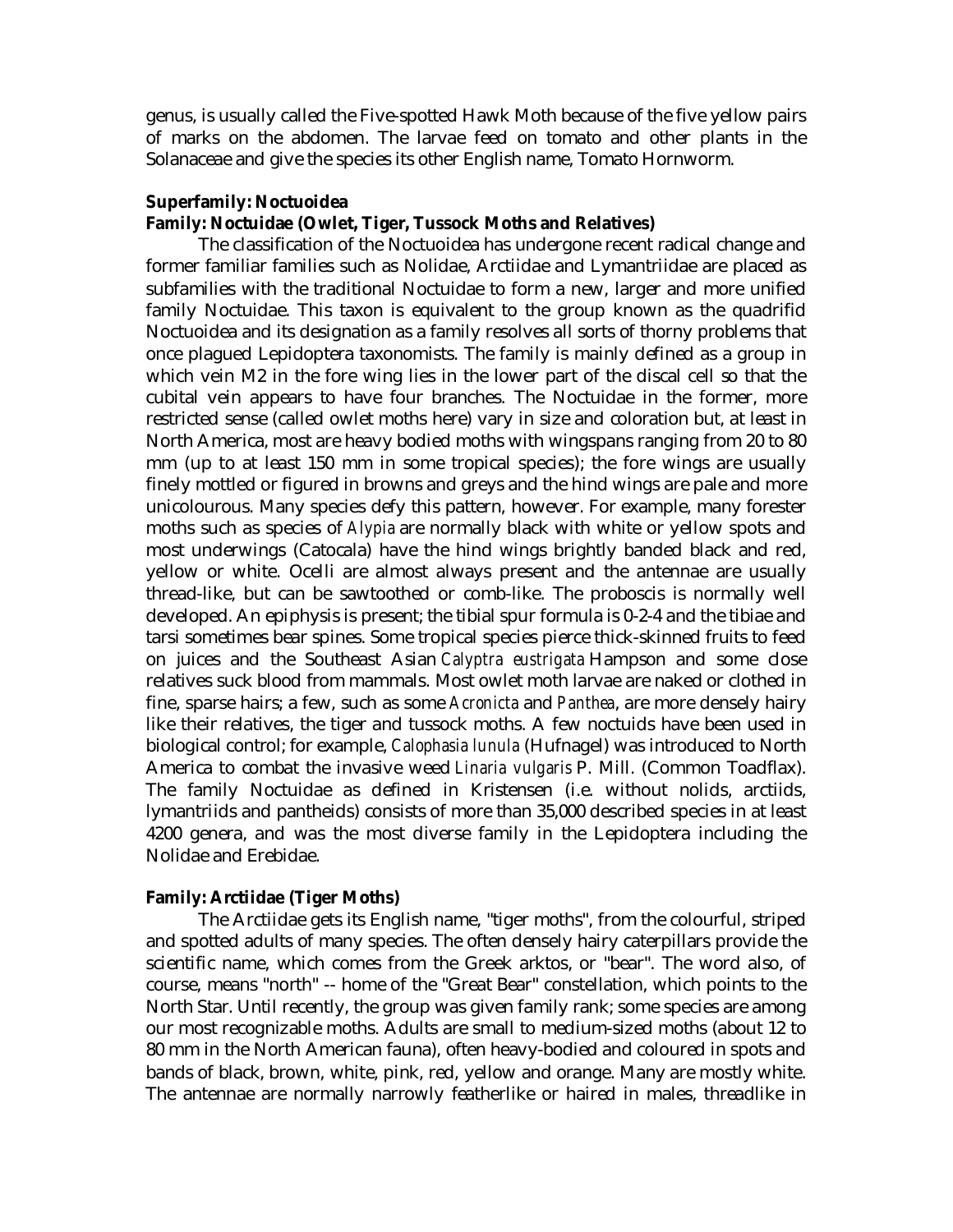females. Ocelli are present, often very small and hard to see, or absent. The proboscis is small or absent. The tarsal spur formula is 0-2-4 or 0-2-2. Vein Cu in the hind wing appears 4-branched and Sc and R are fused to about middle of discal cell; ctenuchids lack Sc+R1 in the hind wing. In females dorsal eversible pheromone glands are associated with the anal papillae and both sexes of most groups have soundproducing tymbal organs on the metathorax. Most larvae are densely tufted with hairs and bristles (some are the familiar "woolly bears"); they pupate in cocoons made of felted larval hairs and little silk. Larvae are mostly gregarious in their early stages and usually become solitary as they mature. Many overwinter as larvae and are familiar sights in autumn when they wander in search of shelter. Many species of Arctiidae feed on grasses and other low plants; others are tree and shrub feeders. Some eat fungi and detritus such as fallen flowers and leaves. Lichens are the main food of the footman moths (Lithosiini), which are usually smaller and less flamboyantly coloured than many of the more striking Arctiini. Tiger moth larvae frequently eat plants containing alkaloid poisons. Larvae and adults may sequester these chemicals for defence against predators; many species exude distasteful liquids from prothoracic glands. The bright colours of many adults and larvae warn potential predators of the presence of these chemicals. Some males use the poisons to construct the pheromones used in mate attraction and, in some cases, they transfer these chemicals to the females during mating in order that the females and their eggs are also protected. Warnings are not restricted to coloration or form. Many nocturnal species produce clicking sounds with their tymbal organs when they detect bats nearby, warning the bats of the moths' distastefulness. These sounds also may subvert the bats' echolocation system and confuse the bats as to the location of the moths. Sounds from the tymbal organs are probably also used in mate attraction. Tymbal organs are reduced or absent in dayflying species such those in Ctenucha, Cisseps and their relatives; however, mimicry of Hymenoptera is frequent these "wasp moths", which are especially diverse in the Neotropics. For example *Lophocampa argentata* (Packard) (Silver-spotted Tiger Moth) attacks Douglas-firs and other conifers, sometimes resulting in aesthetic damage to ornamental trees. *Tyria jacobaeae* Linnaeus (Cinnabar Moth) has been introduced to various parts of North America to control Tansy Ragwort (*Senecio jacobeae* Linnaeus), a plant poisonous to livestock;

# **Family: Lymantariidae (Tussock Moths)**

The Lymantariidae (=Liparidae) are mostly medium-sized to large moths, with a wingspan of 15 to at least 115 mm; colours generally range from white to brown. The adult male resting posture is characteristic - the wings are held in a broad triangle and pressed to the substrate while the densely hairy forelegs are extended in front of the head. In the hindwing M1 is often stalked with Rs beyond the discal cell; the base of M2 is normally closer to M3 than to M1. There is a trend towards flightlessness in females; for example, *Orgyia* females are large bodied but wingless. There are no ocelli and males have plumose antennae, each branch bearing one to three apical, bristle-like spinules. Some genera have tufts of spoon-shaped scales on the top of the mesoscutellum and the basal abdominal segments; some females have large hair tufts at the tip of the abdomen. The larvae have long,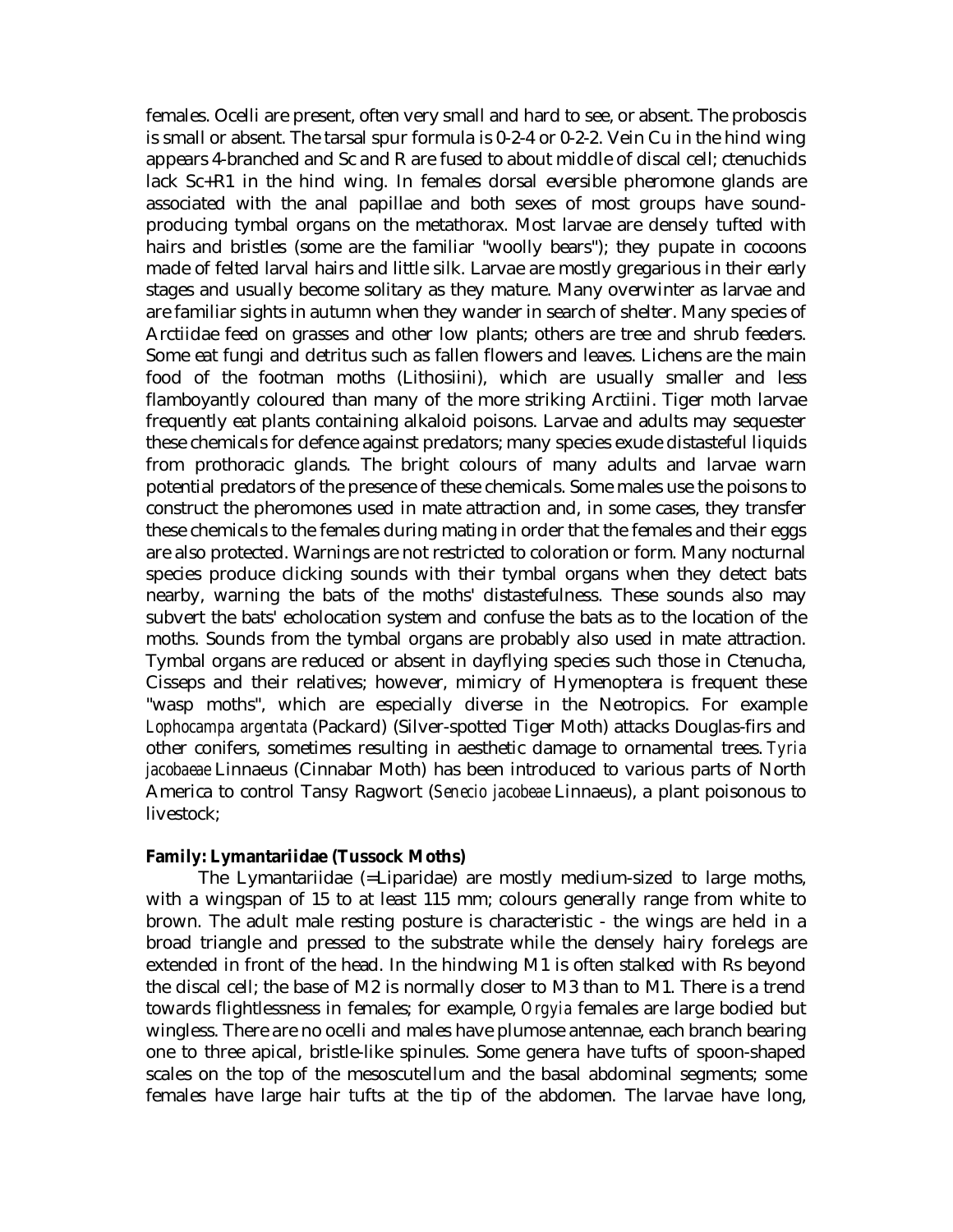abundant hair, frequently with clumped needlelike spines; two anterior and two or three posterior pencils of long plumose hairs may be present, as well as short, dense tufts on the top of at least the first four abdominal segments. Some of the hairs may be irritating. Species with larvae bearing irritating hairs incorporate these hairs into the cocoon and emerging females then use them to cover the egg mass. In some species newly hatched larvae feed in aggregations, their protected bodies covered in the toxic scales that were deposited on the egg clusters by their mothers. Wingless females obviously cannot fly, but many fully winged species, such as *Lymantria dispar*, can only flutter weakly along the ground. Most species are nocturnal, but males of some species, such as *L. dispar* and *Orgyia pseudotsugata* (McDunnough), fly during the day or evening.

#### **xxxxxxxxxxxxxxxxxxxxxx**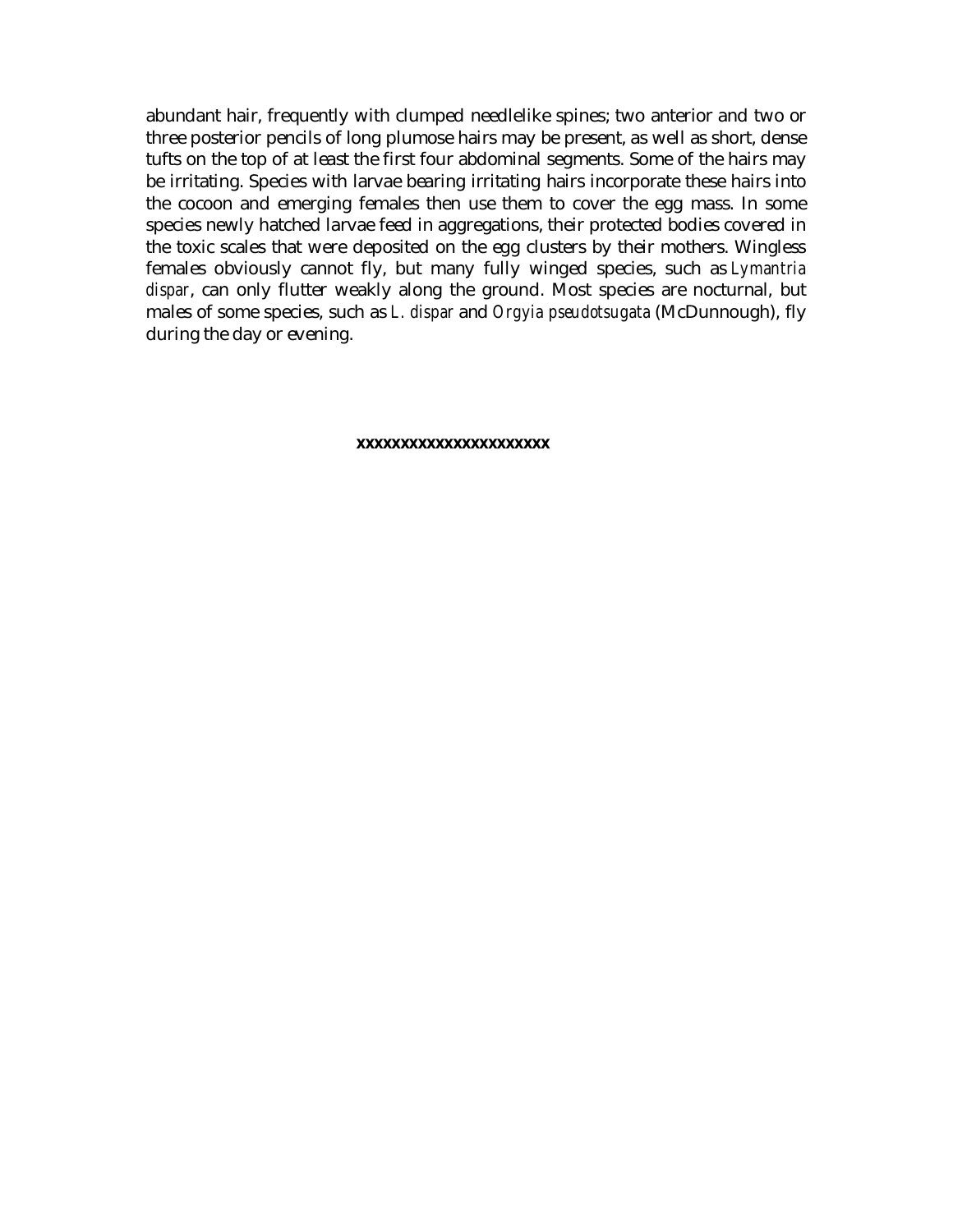## **02. ORDER DIPTERA (FLIES)**

From the Greek *di* = two and *ptera* = wings. Flies have only one pair of wings - - the front pair, on the mesothorax. Flies are minute to large insects (about 0.5 to 60 mm long), extremely variable in form and colour, but are mostly rather soft bodied, flying forms. The compound eyes are usually large, often occupying most of the head. They may meet on the top of the head or may be well separated; often, in the same species, the males show the former condition, the females the latter one. Typically, three ocelli occur, but these are reduced or lost in many groups, such as the aquatic families of Nematocera. The antennae are extremely variable in form and consist of three to forty segments. The simplest, basic nematoceran type is threadlike and 16-segmented; the basic number of segments in the Brachycera is eight, but is reduced to four in the higher Diptera. In most of the latter flies, the third segment is enlarged and the more apical segments are reduced to an appendage -- called a stylus when rigid and an arista when bristle-like. Mouthparts are modified and combined into a sucking proboscis, which is highly variable in structure. The ancestral condition is evidently the piercing and sucking type proboscis, more modified proboscis' forms rasp or sponge fluids. Some species have non-functional mouthparts. No flies bite in the true sense of cutting food between mandibles; biting flies pierce the skin of their victims and suck or lap up blood. Diptera are primarily aerial insects and the mesothorax, which bears the only pair of wings, has come to dominate the thorax -- the prothorax and metathorax are greatly reduced. The legs are normally rather simple and are used primarily for perching; in some groups they are modified for prey capture or for signaling during courtship. The tarsi are nearly always 5-segmented. The functional wings are membranous and their pattern of veins is critical in fly classification and identification. During the evolution of flies there has been a trend towards a reduction in veins, especially in the rear half of the wing – changes that evidently relate to improvements in two-winged flight. The hind wings, present in most other insects, are reduced in Diptera to small, club-like organs, called halteres, used for stabilizing flight.

Flies are holometabolous insects and the larvae typically live completely different lives than the adult insects do. The larvae eat to grow and to provide reserves for adult activity; the adult is primarily a reproductive and dispersal stage. The larvae never have jointed thoracic legs, but sometimes have fleshy prolegs or pseudopods that allow them to move by pushing against surfaces around them. Nematoceran species usually have a complete, well-sclerotized head capsule, but this is reduced drastically in the maggots of higher Diptera to an internal skeleton supporting the hooked mandibles and pharynx. The pupa is usually immobile, although those of some aquatic Nematocera (e.g. mosquitoes) actively swim. In some flies, larvae are deposited after they hatch inside the female; in others, notably the bird and bat parasites in the families Hippoboscidae, Nycteribiidae and Streblidae (but also in the tsetse flies (*Glossina*)), there are no free-living larvae -- the larvae are fed glandular secretions inside the adult female and are dropped only when ready to pupate. At the other extreme, the larvae of some gall midges (Cecidomyiidae) give birth to other larvae (paedogenesis). The Order Diptera is usually divided into two suborders, the Nematocera and the Brachycera. Among the main differences are the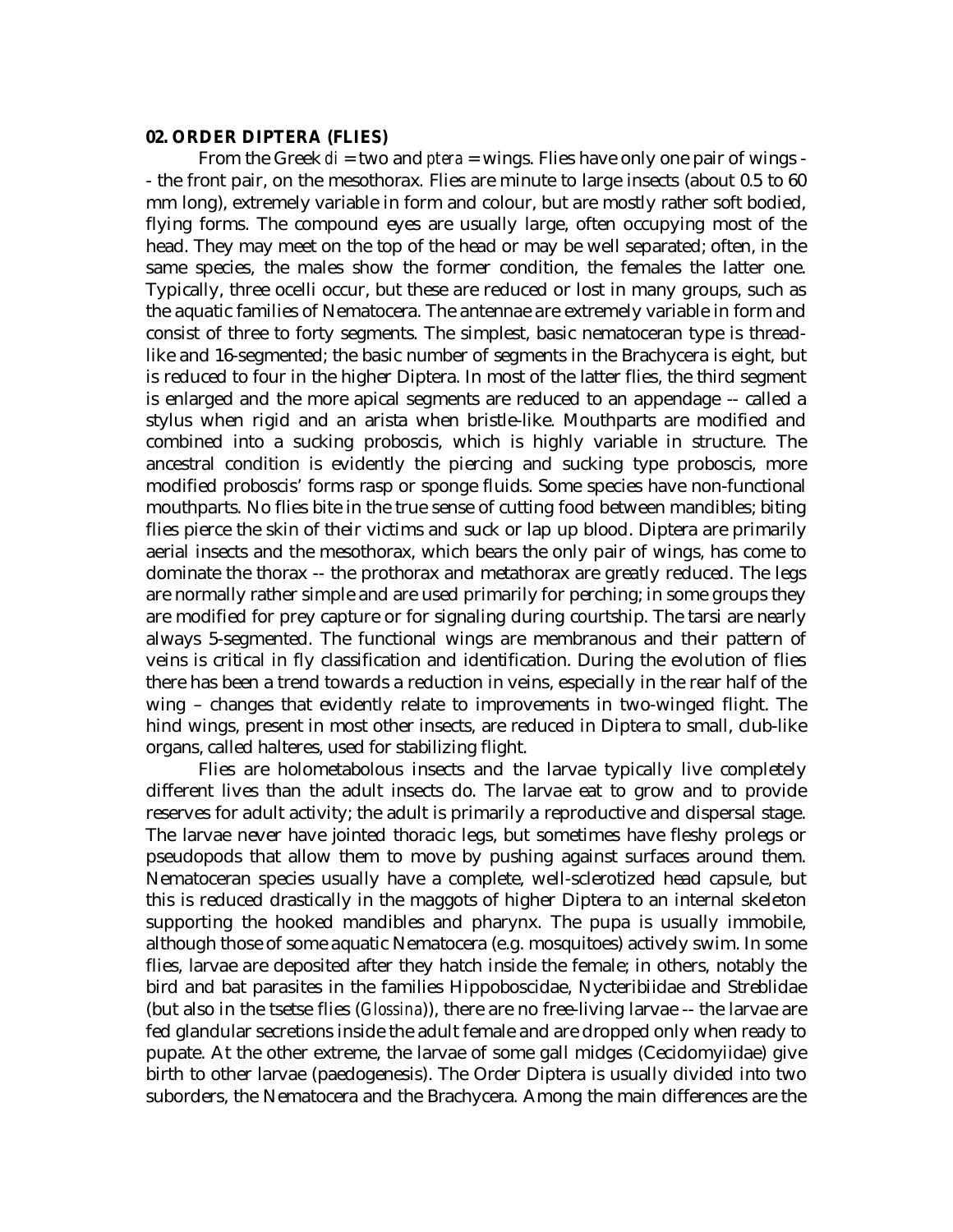structure of the antennae, maxillary palps and larval mandibles. The basic number of segments in the antennal flagellum of the most ancestral Brachycera is eight. Most nematocerans have more than eight segments in the flagellum and having fewer is considered a secondary reduction. All Brachycera have two or fewer segments in the maxillary palp while the basic number in the Nematocera is five. The mandibles of brachyceran larvae lie parallel and move vertically; those of the Nematocera are opposable and move horizontally. The Brachycera are further divided by major evolutionary steps such as the development of a puparium (pupation within the hardened final larval skin) and the subsequent evolution of an eversible sac (ptilinum), which is extruded through sutures above and beside the antennae and forces the top of the puparium open, allowing the adult fly to emerge.

About 150,000 species of living Diptera have been described in approximately 10,000 genera and 150 families; this is about 14% of the world's known insect fauna. The true number of fly species is probably many times more than this. The larvae of the earliest flies probably fed on damp, decaying plant material, a ubiquitous food source over much of the Earth. Flies then colonized both wetter and drier habitats, leading to life in aquatic and terrestrial environments. Many are predators, parasites and parasitoids, feeding on everything from microscopic animals to mammals; many eat decaying organic matter and plant material. Unlike the adult stages of many beetles and bugs, adult Diptera have not successfully colonized underwater habitats, but many aquatic or semiaquatic larvae are common in fly families. They live from the intertidal waters of the ocean shores to the salt-encrusted margins of desert alkaline lakes, from rushing glacial torrents to the bottom of deep lakes. Many of these larvae, such as those of mosquitoes, horse flies and soldier flies, breathe atmospheric air through open spiracles and must come to the surface periodically. Others, such as chironomid midges and black flies, take oxygen from the water through their integument. Still others live in wet mud or sand or under thin films of water. Those groups, mostly in the higher Diptera, that evolved towards drier habitats live in soil and sand, in leaf litter, under bark, in wood and fungi, in decomposing material or inside growing plant tissues such as roots, stems, fruits and leaves. Some live as ectoparasites on the skin of vertebrates. Secondarily, many returned to a more fluid habitat, such as those in the syrphid, subfamily Eristalinae, where rat-tailed maggots live in semi-liquid, decaying material; in the Ephydridae, where larvae of one species lives in crude petroleum; and in the Oestridae that are obligate parasites inside the bodies of mammals. Adult flies feed on a wide variety of substances although some have non-functional mouthparts and do not feed as adults. Most eat liquid food: water; decomposing organic matter; animal and plant secretions such as insect honeydew and flower nectar; animal tissue fluids, including vertebrate blood; soluble solids liquefied by saliva. Flies are ubiquitous and are abundant in individuals as well as in species number. They are important food for other animals. Many are parasitic or predatory on other insects and help keep their populations under control. Some herbivorous flies have been successfully used to control weeds. Many are probably important pollinators of plants; certainly a few important crops such as cacao and rubber depend on pollination by ceratopogonids. Many are invaluable as scavengers and are vital in aiding the never-ending decomposition of plant and animal material.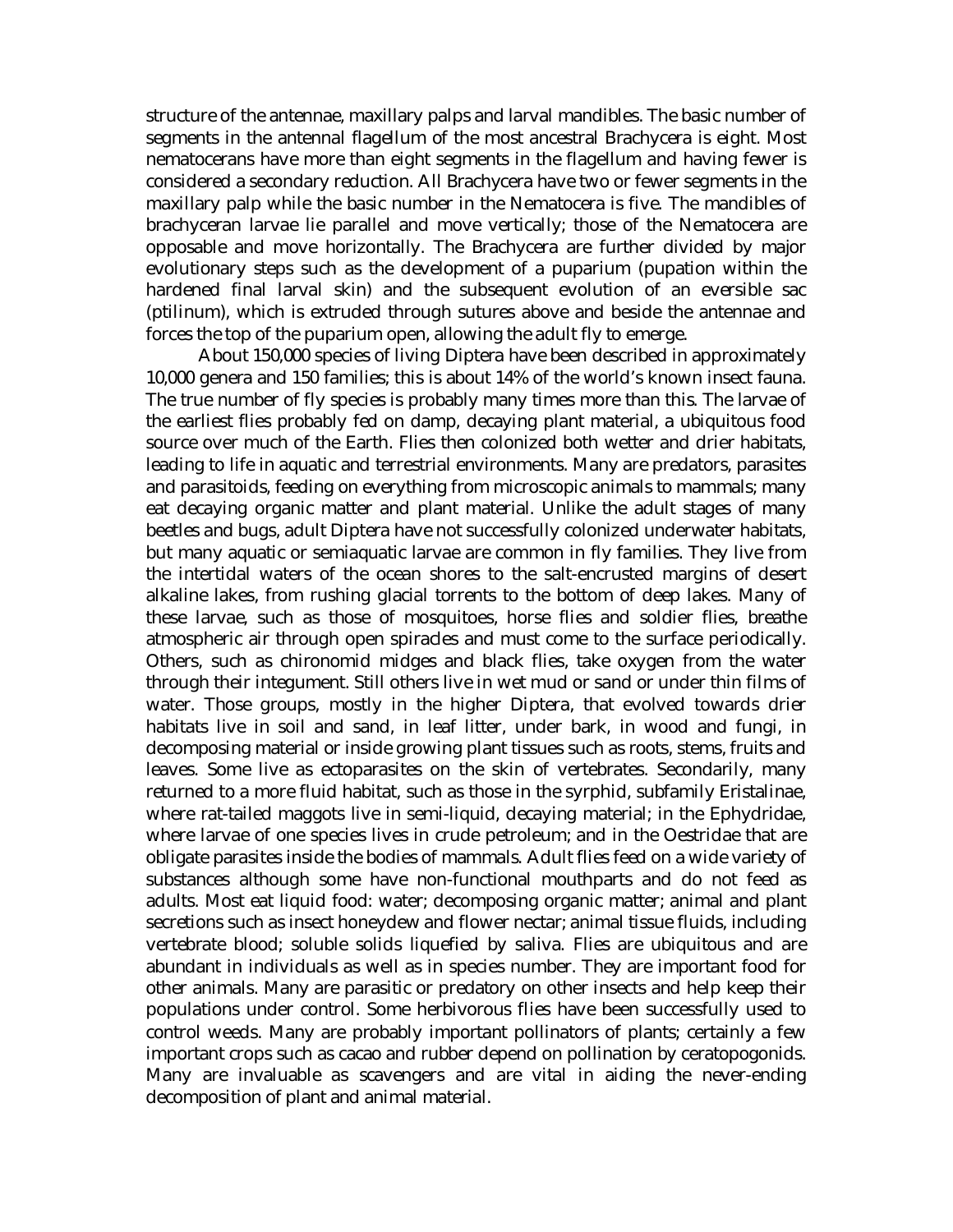### **Family: Tipulidae (Crane Flies)**

Crane flies are normally slender, very long-legged flies with wingspans ranging from 5 to 85 mm. The head is variable in shape, often expanded forward into a snout-like rostrum. The antenna is usually short or moderately long, but sometimes extremely long in males, reaching four times the body length in some species. The number of antennal segments range from 5 (some *Chionea*) to 39 (some exotic species), but usually there are 13 in the subfamily Tipulinae and 14 to 16 in the subfamily Limoniinae; antennal segments are sometimes branched in males, but rarely branched in both sexes (*Ctenophora*). The eyes are large, usually separated above, but sometimes joined (*Limonia*); ocelli are absent. Thorax with distinctive Vshaped transverse metanotal suture. The long legs are unusually brittly, easily breaking between the trochanter and femur. The wings are elongate, rather narrow, reduced or lost in females of some groups, sometimes in both sexes (*Chionea*). The venation is normally characterized by two anal veins, 9 to 12 veins reaching the wing margin, the basal cells extending at least half the length of the wing, and a distinctive region near the outer third of the wing where the branching points of Rs, M and CuA often occur together in a transverse line. Crane flies occur almost everywhere insects live, from lowland deserts and tropical forests to the high Arctic islands and high mountain tops. Most live in moist temperate forests, especially in cool, damp places near water. Larvae develop in fresh water, especially fast streams, in the intertidal zone, in mosses, decayed wood, wet leaf litter, organic soils and mud, dry soils, fungi, vertebrate nests and in the leaves of terrestrial plants. They are herbivorous, saprophagous or carnivorous.

Crane flies comprise the most speciose family of Diptera – approximately 15,270 species are described. *Tipula*, with well over 2000 named species and *Limonia*, with about 200, are among the most speciose genera of Tipulidae.

# **Family: Bibionidae (March Flies)**

March flies are dark, stocky, somewhat setose flies, about 5 to 12 mm long. Females' heads are rather flattened, more elongate than males; the eyes are small and widely separated. The compound eyes of males meet on top of the head, often covering much of it; the upper two-thirds have large facets, the lower third has smaller ones. Ocelli are present and prominent. The antennae are usually short with 9 to 12, normally rounded, compact segments; *Hesperinus* is the exception; the antennae are long with elongate segments. The scutum is prominent, domed. Femurs often swollen, especially the front pair; front tibiae with apical spurs or rings of spines in *Bibio, Bibiodes* and *Dilophus.* In the wing, R<sup>1</sup> ends just beyond the end of Sc; Rs simple or forked; crossvein r-m at or beyond the middle of the wing. Medial vein is two-branched, CuA<sub>1</sub> and CuA<sub>2</sub> reach the wing margin and A<sub>1</sub> is usually weak. There is frequently a pterostigma. The Bibionidae is a common, worldwide family, with about 700 described extant species in six genera.

#### **Family: Mycetophilidae (Fungus Gnats)**

Fungus gnats are slender to moderately robust flies, 2.2 to 13.3 mm long. Body usually dull yellow, brown or black, but sometimes brightly coloured. Head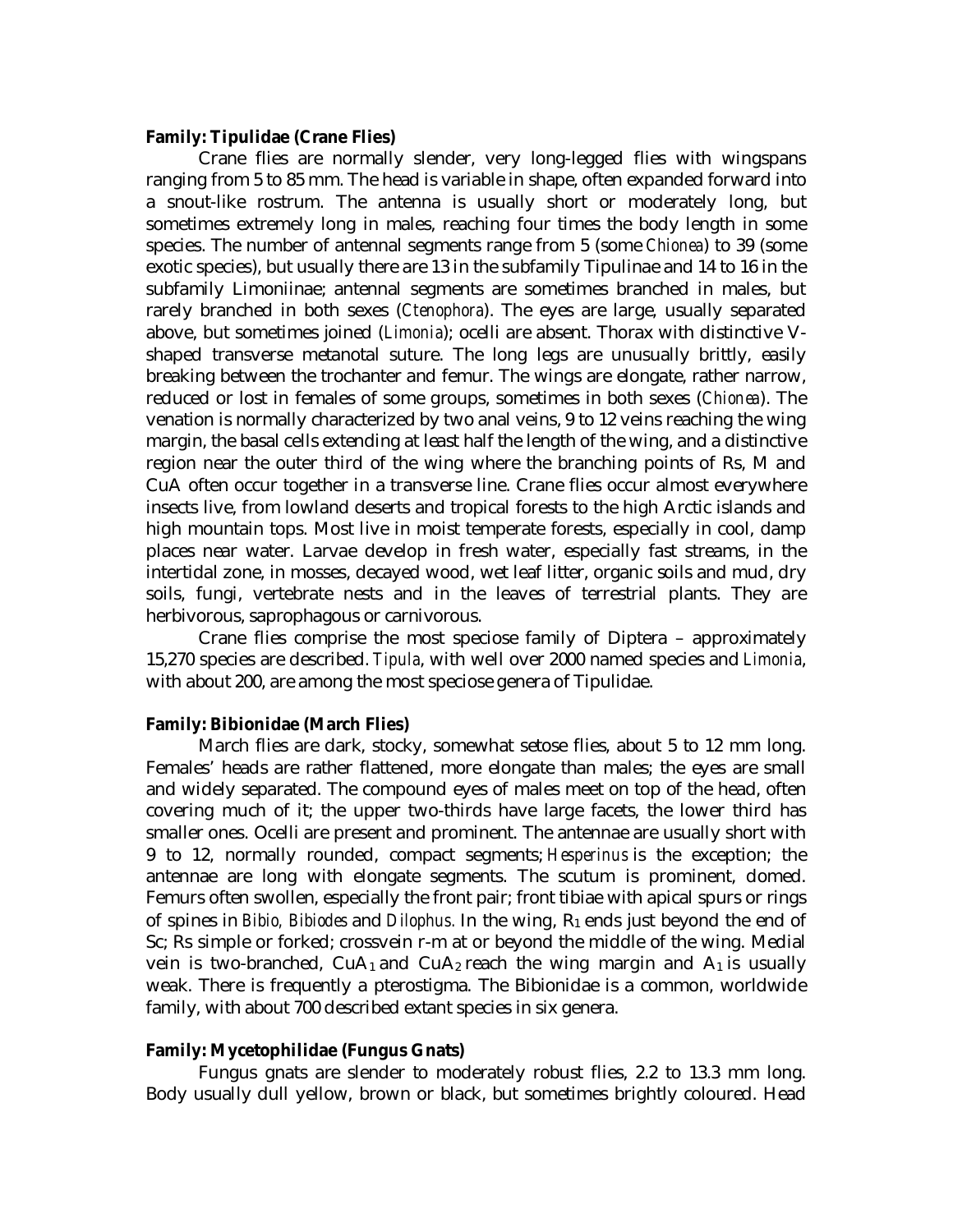usually flattened front to back, and inserted well below level of upper margin of strongly arched thorax; eyes usually densely setose, usually situated on lower part of head, and never meeting above antennae; usually with three ocelli; frons between ocelli and antennal bases usually bare; antennae inserted at middle of head, and with length varying from scarcely longer than head to several times length of body; antennae beyond basal two segments usually cylindrical, sometimes thickened basally and tapering to apex, and usually composed of 14 segments; labella usually large and fleshy. Thorax varying from compressed and deep to depressed and low; thoracic vestiture variable, consisting of moderately strong bristles with apex bifed or otherwise modified, scale-like setae, or very fine appressed or erect setae; setae or bristles always present on pronotum, scutum and scutellum, but only occasionally present on other thoracic sclerites. Wing veins often with setae; membranes usually densely clothed with microtrichia, and often also with many macrotrichia; R with three or fewer branches; usually with fork of M much longer than stem, and lanceolate rather than bell-shaped. Legs with coxae long and stout; femora usually slender, sometimes swollen, with variable vestiture; tibiae usually slender, with variable vestiture, short setae arranged irregularly or in regular rows, and with bristles variable; tibiae usually with long, strong apical spurs; tarsi usually slender, sometimes with modified setae ventrally, or with some segments swollen below in female; tarsal claws rarely simple, usually with one or more teeth below. Abdomen usually broadest in middle; terga and sterna 1-6, 1-7 or 1-8 in male, and 1-7 in female well developed, but sternum 1 often reduced in size. Male with sclerites of segments 7 and 8 short and telescoped into segment 6; terminalia usually symmetrical. Mycetophilids are usually found to be most abundant in humid or moist habitats in wooded areas. Many larvae live in fleshly or woody fungi, on or in dead wood, under bark, or in nests of birds or squirrels. Most or all of these are probably myctophagous, hence the common name, but some members of the subfamily Keroplatinae seem to be predominantly predaceous.

# **Family: Cecidomyiidae (Gall Midges)**

Gall midges are very small fragile flies, usually 1.0 to 5.0 mm long. Head with large eyes, holoptic or nearly so in both sexes; antennae usually long, usually with 12 or 14 segments beyond the basal scape and pedicel; mouth parts with generally fleshy labella, one to four segmented palps and labrum, the labrum and labella occasionally enlarged and styliform. Thorax about as long as high; mesonotum convex, usually with two median and two lateral rows of setae. Wing with microtrichia, often as scales, and occasionally with macrotrichia; wing veins generally weak, reduced in number, costal vein usually continuous around wing, usually with a break just beyond insertion of  $R_5$ ;  $R_5$  unforked. Legs usually long with coxae conspicuous; tibial spurs absent; claws toothed or untoothed. Abdomen elongate-cylindrical in male, elongate-ovoid in female; posterior end of female abdomen often protrusible, sometimes very long, and in some groups variously modified for piercing plant tissue. Adults of the subfamily Lestremiinae often fly in cool weather, and can be found at lighted windows at night. The larvae are terrestrial and mycetophagous, usually found in decaying vegetation and wood, in plant wounds, and in mushrooms. Aphids and psyllids are usually the insects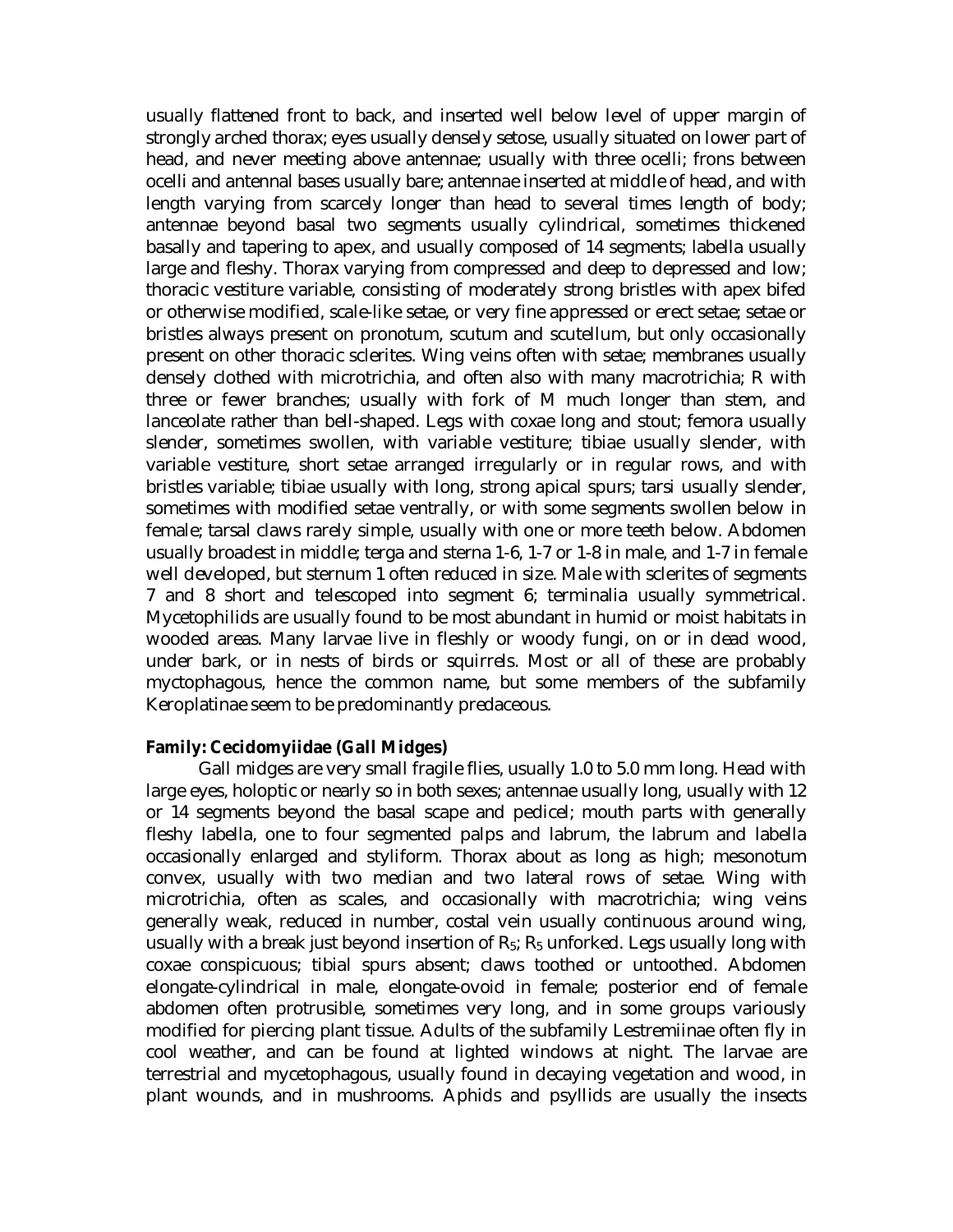attacked by the internal parasitoid cecidomyiids. There are over 5000 described extant species of gall midges worldwide.

# **Family: Psychodidae (Moth and Sand Flies)**

Moth flies are small, densely setose flies, with a rather moth-like in appearance, and with characteristic short and erratic flight. Head with antennae longer than the head, and sometimes longer than the body; antennae with 12 to 16 segments, each segment usually with dense cupuliform whorls of setae, and with membranous thin-walled sensilla that may be broad or slender, and that may be unbranched or with two to many branches; eye bridge absent or incomplete; mouth part palps with 3 to 5 segments, the next to last segment with a sensory pit or a compact group of sensoria; proboscis usually very short, but in blood-sucking species can be as long as height of head. Thorax with pronotum bare or setose; postnotum bare; pleural sclerites variously setose or bare; transverse suture of scutum not V-shaped; metanotum usually large and projecting over abdomen. Wings usually broad, and held roof-like or flat over abdomen when at rest; longitudinal veins of wings usually well developed; crossveins absent or restricted to basal half of wing; costal vein continuing around wing. Abdomen with sternum 1 sometimes unsclerotized; sternum 2 entire and divided into several sclerites, or unsclerotized. Males with terminalia permanently inverted. Adult flies are usually to be found in moist protected areas, and are mainly active nocturnally. During the day, adults usually rest in shaded habitats. Adult food habits are unknown, except for the blood-sucking habit of female *Phlebotomus*. In the tropics, species in this genus are the vectors of several diseases, such as leishmaniasis. There are several thousand described extant species of moth flies worldwide.

# **Family: Culicidae (Mosquitoes)**

Mosquitoes are delicate, long-legged, slender flies, 3 to 9 mm long and with scales usually clothing most of the body, legs and the veins and hind margin of the wings. These scales vary in colour and often form patterns that are useful in species identification. The head is globose and the compound eyes are concave medially where they meet the bases of the antennae. Ocelli are absent. The first segment of the antenna is small, the second large and spherical and the other 13 are slender and bear a whorl of setae; these setae are longer and more abundant in males than in females. The mouthparts are elongate, stylet-like and enclosed in a sheath formed by the labium. In the male, the maxillary palp is about as long as the proboscis. The wings are narrow, long and lie flat above the abdomen when at rest; there is no discal cell and the single vein  $R_{4+5}$  lies between two branched veins –  $R_2$  and  $R_3$  in front and  $M_1$  and  $M_2$  behind. Mosquitoes are common, widespread and well-known insects. Few insect groups have been studied so much. Females of most species bite and feed on the blood of vertebrates, but males do not, and not all biting species feed on humans. Some mosquitoes transmit disease organisms to humans and other animals – malaria, filariasis, yellow fever, dengue, encephalitis and West Nile virus. Adult mosquitoes also pollinate many of the plants that they visit, especially various native orchids. Larvae and pupae are aquatic and live in marshes, ponds, pools, water-filled tree holes, man-made containers, and other places where water collects.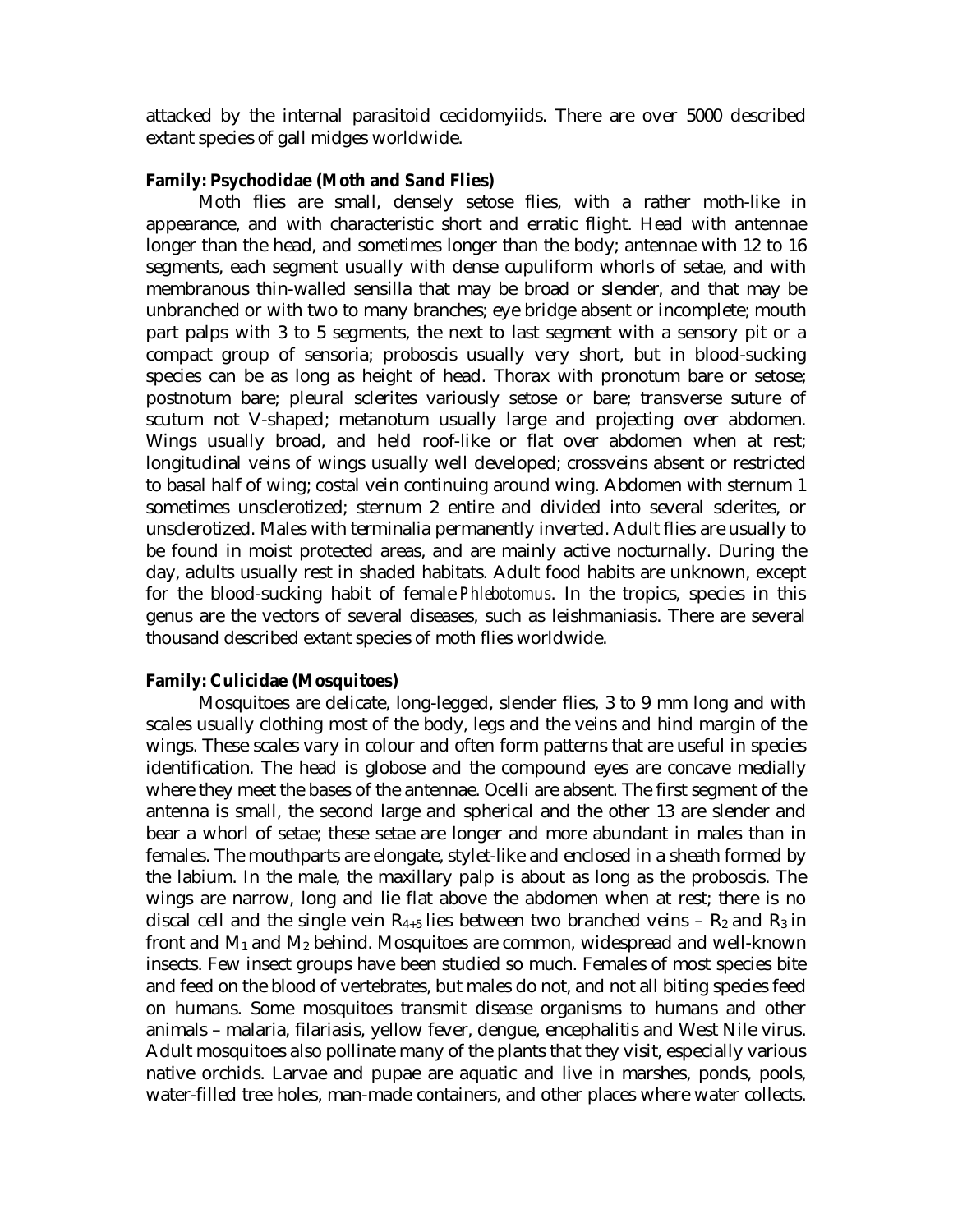They come to the water surface to breathe; most larvae eat organic debris and microorganisms; a few are predators of invertebrates. The Culicidae is a large cosmopolitan family of about 3560 described extant species in 42 genera. The three species of *Culex* overwinter as female adults. *Culex pipiens* Linnaeus, small and dull brown, is common in houses and breeds in many aquatic habitats, the more polluted the better. *C. tarsalis* Coquillett is common in southern British Columbia, but was rare before the 1950s; it is the principal vector of western equine encephalitis.

# **Family: Simuliidae (Black Flies)**

Black flies are small stocky insects, about 1.2 to 5.5 mm long. They usually are black or dark brown, but colours also range to grey, rust, orange or yellow. The head is rather large and round, with eyes meeting on top of the head in males, separated in females. There are no ocelli. The antennae are short and thick, with 9 to 11 beadlike segments. The thorax is often strongly arched dorsally, especially in males; it is usually covered with short, dense, recumbent setae. The scutellum is also prominent, more or less triangular and densely clothed in long setae. The legs are short and rather stout; the front tibia has an apical spur, the others have two. The first segment of the tarsus is elongate, that of the hindleg is often swollen in males. The wing is broad with strong anterior veins and weak posterior ones. Vein Rs is simple or has a long fork; rarely the fork is short and obscure. There is a characteristic false vein (mcu fold) that is usually forked apically, but is unbranched in *Parasimulium*. Vein CuA2 normally is strongly sinuate. Black fly females usually have mouthparts structured to cut skin and suck blood, but in some females and all males they are weak and only usable for imbibing fluids such as water and nectar. However, not all species bite humans and some eat no blood at all. Those that do bite can be serious pests of man, other mammals, and birds. Simuliid bites are irritating and often cause infection and allergic reactions. Through blood feeding, many species transmit parasitic disease organisms among birds and mammals; the worst is the filarial nematode that causes human onchocerciasis in the tropics of Africa and the New World. Larvae live in flowing water, attaching themselves by the tip of the abdomen to a pad of silk they fix to submerged objects. Most feed by filtering food out of the water with fan-like mouthparts; some lack these labral fans (e.g., *Gymnopais, Twinnia*) and graze off the substrate. The Simuliidae is a relatively small, homogeneous family of almost 1800 described living species;

# **Family: Ceratopogonidae (Biting Midges, No-See-Ums)**

Flies of the family Ceratopogonidae are minute to small 1 to 6 mm long, (most in BC are about 2 mm long) and slender to rather stout. The compound eyes usually meet, or almost meet, on top of the head (but well separated in Leptoconopinae); they are usually bare, but sometimes are finely setose. There are no ocelli. The antennae have 8 to 15 segments, although vertebrate feeders have 13 to 14 (*Leptoconops*) or 15 (other genera); females have the last five segments elongated (in the Leptoconopinae only the last one is differentiated) and most males have plumose antennae. The proboscis is about as long as the head; most females have serrate mandibles. A pair of humeral pits often occur near the front edge of the mesonotum. The wing typically has one to three compacted radial veins close behind the front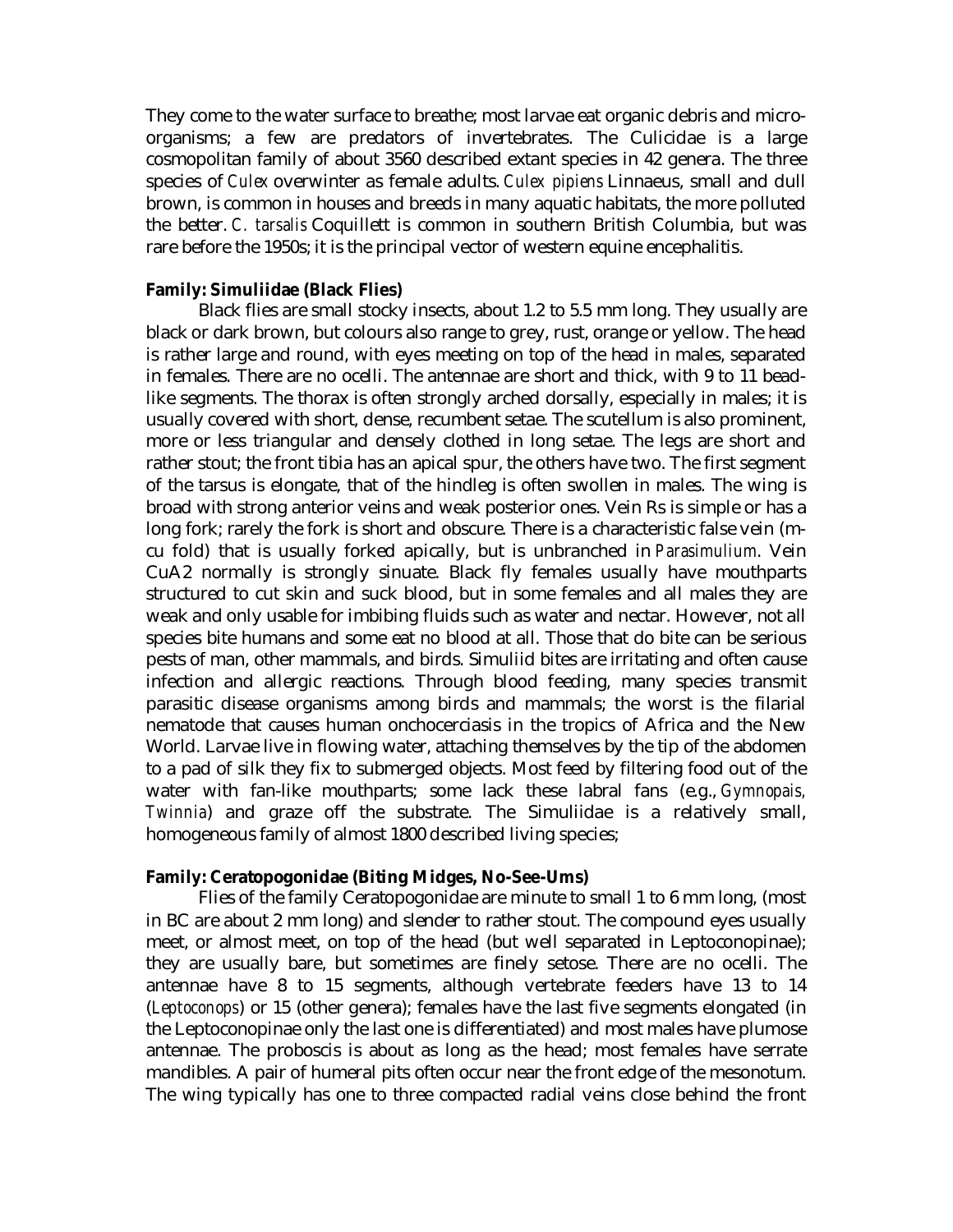edge of the wing and reaching the wing margin before the wing tip; two median vein branches reach the wing margin; crossvein r-m usually strong. The wings overlap over the abdomen when at rest, often patterned with dark or light spots or patches. The females of predatory Ceratopogoninae usually have at least one pair of raptorial legs with swollen, spiny femora or with enlarged tarsal claws. Biting midges live mainly in moist habitats around the aquatic or semi-aquatic environments where the larvae live. Most species of *Culicoides* fly at dusk, but those of some genera, such as *Leptoconops,* fly during the day. Females of many species suck blood to provide protein for egg maturation, and many are notorious for both their biting and for transmitting disease. Their small size enables most to crawl through the mesh of screens and, when large numbers of biting females are present, avoiding them outdoors is difficult. *Culicoides*species are vectors of filarial nematodes, blood protozoans and viruses such as bluetongue in livestock. *Culicoides*, *Leptoconops*, *Austroconops* and some *Forcipomyia* are the only genera that feed on vertebrates, usually mammals or birds, but also reptiles, amphibians and even the amphibious mud skipper fish of Southeast Asia. Many *Forcipomyia* drink the blood of large insects such as dragonflies, katydids and butterflies, usually feeding from wing veins. Other species kill small swarming flies and mayflies; some females eat males of their own species. *Dasyhelea* and some other genera feed only on nectar, and many others supplement their diet at flowers. Some are important pollinators of cacao (from which chocolate is derived), rubber trees and other plants. The larvae of the most diverse subfamily, the Ceratopogoninae, run the gamut from burrowers in wet soil and manure to active swimmers in the waters of large lakes and rivers. Many are carnivorous. Those of the Leptoconopinae live in the soil and sand of arid habitats or the beaches of oceans and inland waters, feeding on microorganisms. Forcipomyiinae crawl in moist places such as moss mats or under bark, eating algae and fungi; Dasyheleinae wriggle in the fluids of sap flows, tree holes and other small, wet habitats.

### **Family: Chironomidae (Chironomid Midges)**

Chironomid midges are delicate, small to medium-sized flies (1 to 10 mm long) with long, slender legs and narrow wings; some superficially resemble mosquitoes, but lack the long proboscis. Most are brown or black, but green, reddish and yellow species occur; many have the abdomen and legs banded and some have patterned wings. The compound eyes usually do not meet above; they may be bare or setose. Ocelli are absent, although the frontal tubercles on some species may be modified ocelli. The antennae are 3- to 17-segmented, usually with more segments in males than in females; the antennae are plumose in most males. The mouthparts are reduced, lack mandibles and are non-biting. The thorax is convex or flattened above, the scutellum is hemispherical; the postnotum is large and usually bare and marked with a median longitudinal furrow. The legs often have the tarsus of the foreleg elongate and sometimes strongly setose; the forelegs typically are held up off the substrate. The wings lie flat or roof-like over the abdomen when at rest. The costal vein usually is fused with  $R_{4+5}$  near the wingtip, but rarely reaches the wingtip. The subcosta usually ends before reaching the costa. The radius is three-branched, normally more strongly sclerotized than the posterior veins;  $R_{2+3}$  is often weak,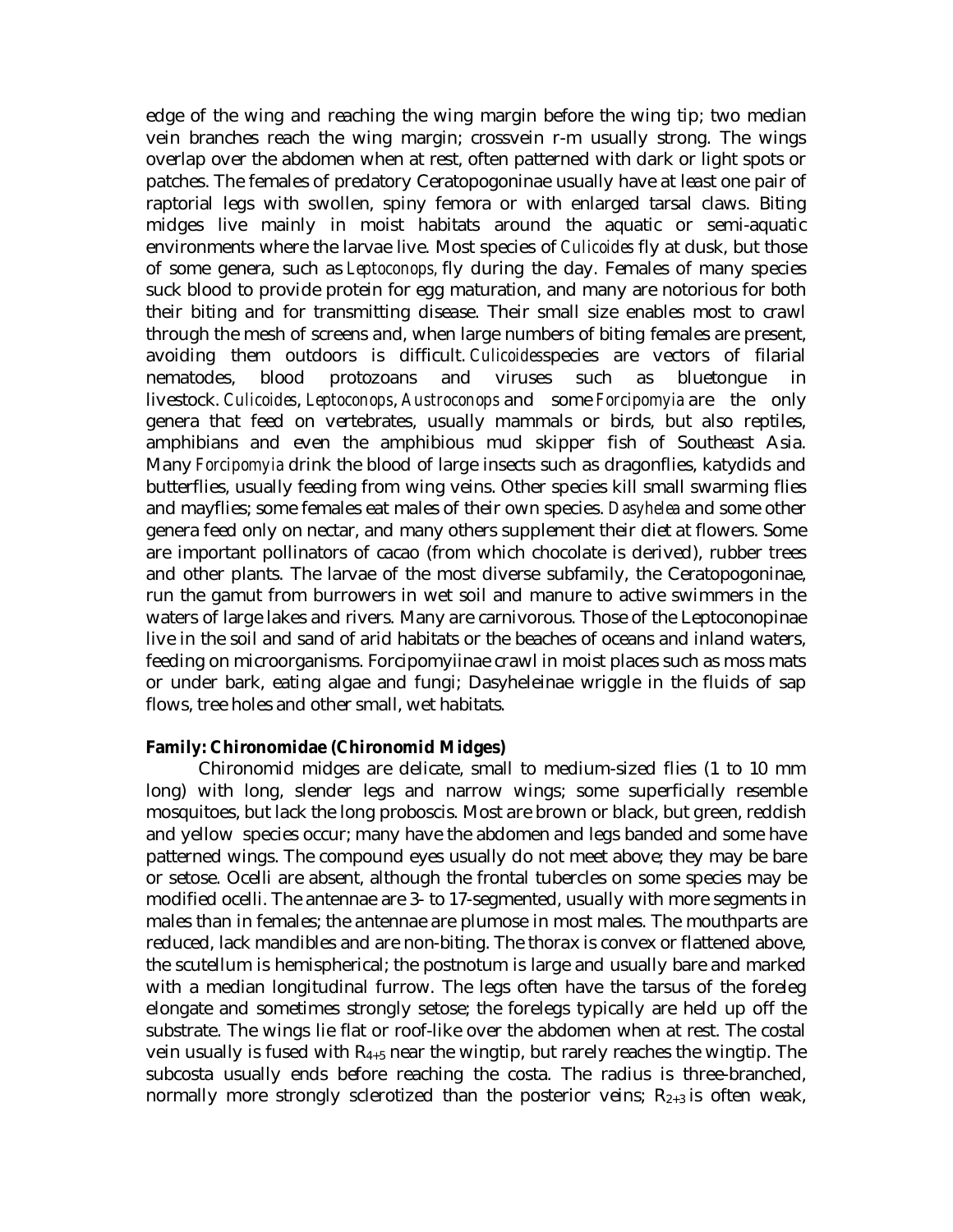sometimes absent, and branches into  $R_2$  and  $R_3$  in the Tanypodinae. The medial vein is straight and unbranched, meeting the wing margin near the wingtip. Vein CuA is forked at, or past, the r-m crossvein and crossvein m-cu is present or absent. Chironomid midges are common and abundant – they are the most ubiquitous freshwater insects. Adults are most active at dusk or at night and at sundown they often form mating swarms that rise and fall over shrubs, rocks and other markers near water. Although they do not bite, their sometimes enormous numbers can be a severe nuisance, especially around lakeside homes and resorts. As in many groups of flies, the immature stages of chironomids are more interesting than the adults. Larvae live mainly in the fresh water of ponds, lakes and streams, but many species occur in brackish habitats or the salty waters of desert and grassland alkaline lakes. A few develop in the marine intertidal zone. Others live in wet soil and leaf litter, in mammal dung and in pitcher plants. They are found from the mud in the deepest lakes to the surface of stones in shallow pools and springs; they tunnel in rotting wood and mine the tissues of aquatic plants; they live, sometimes parasitically, on the bodies of mayflies, stoneflies, molluscs and other organisms. Most chironomid larvae eat detritus and microscopic plants and animals; most live on or in the substrate, usually in tubes made from substrate particles bound with salivary secretions. Others, especially species in the subfamily Tanypodinae, prey on macroinvertebrates such as other chironomid larvae. The Chironomidae is a large and cosmopolitan family of over 5000 species.

#### **Family: Tabanidae (Horse Flies and Deer Flies)**

Horse flies and deer flies are medium-sized to large (5 to 30 mm long), rather stout, large-headed flies, black, grey or brown, often coloured in orange or yellow; their bodies are more or less finely setulose, but lack enlarged bristles. The large compound eyes, often brightly coloured, iridescent, striped or spotted, are separated in females, but meet dorsally in males; the antennae are 5 to 11-segmented, the flagellum consisting of a large basal segment and 2 to 8 small annular segments apically. The proboscis is strong and rigid, with knife-like mandibles and maxillae in females of biting species. The large thorax bears stout legs; the front tibia lacks apical spurs, but these occur on the middle tibia and are present or absent on the hind one. The empodium is pad-like. The wing bears large calypters. The venation is rather primitive and uniform; the costa extends around the wing margin and the radius has four branches. A distinctive feature is the splayed veins R4 and R5, which widely straddle the wingtip. The wings are often darkened and patterned distinctively. The abdomen is broad, often strikingly patterned; seven segments are visible. Horse flies and deer flies, because of their fierce biting habit, are familiar to most people who spend time in the summer, outdoors, away from cities and towns. Indeed, these flies are well studied because of their medical and veterinary significance. Apart from the annoyance and loss of blood suffered by humans, domestic and wild animals that the females bite, tabanids are also vectors of microorganisms that cause tularemia, anthrax, anaplasmosis and other diseases. Normally, adults are active only in bright sun on warm, windless days; both females and males visit flowers to feed on nectar. Some species require no blood meal to mature the eggs, but most females suck blood from warm-blooded animals, at least after the first batch of eggs is laid. The compact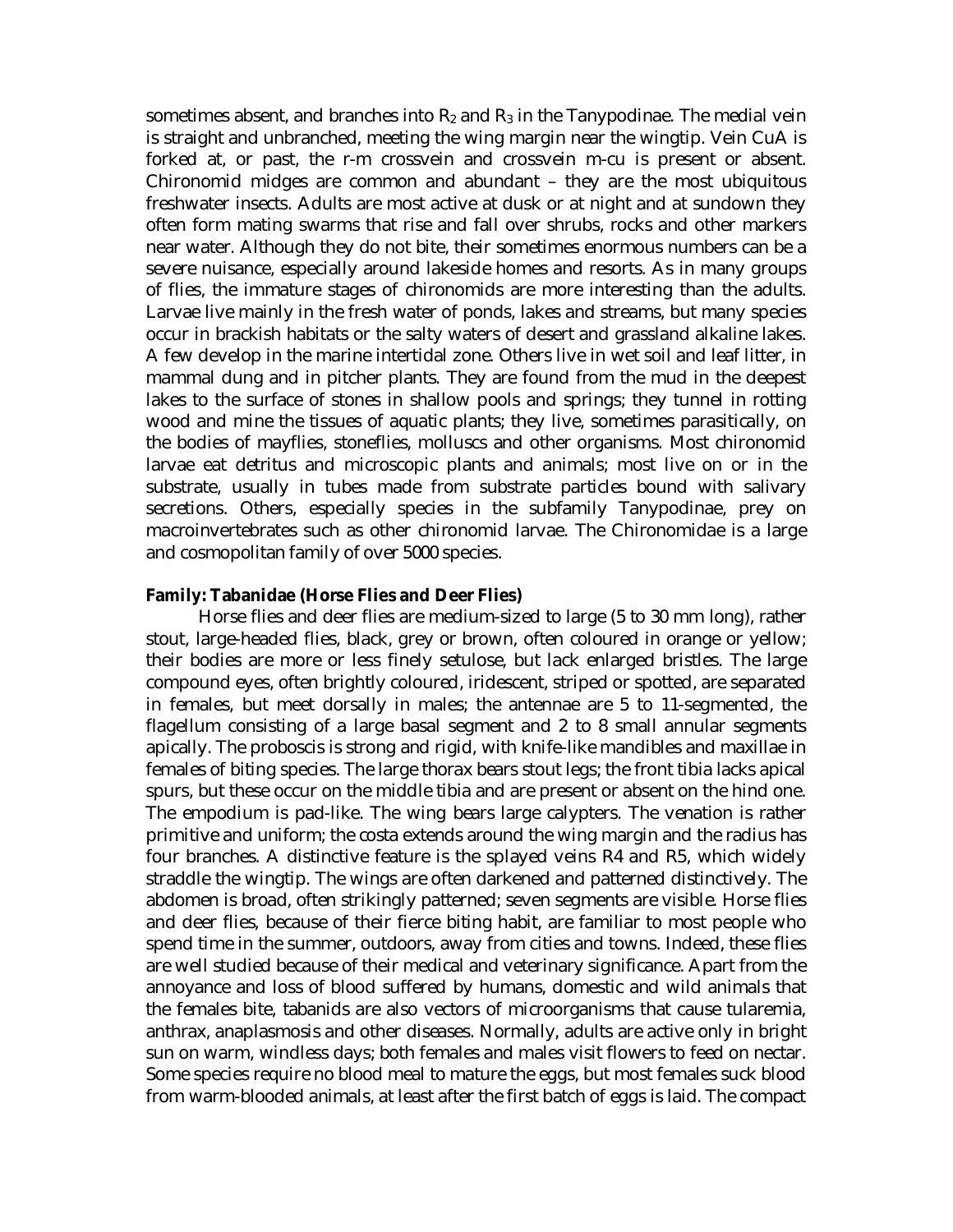egg masses are laid are laid on plant stems or leaves above the larval habitat. The larvae of most species live in the wet soil of marshes, fens, bogs, and along the margins of ponds and streams. A few live in the beds of fast flowing streams and some develop in dry soil. Apparently, most are predators of invertebrates, although *Chrysops* larvae may feed on plant matter in mud. Worldwide in distribution, the family Tabanidae consists of about 4,200 named species in 201 genera; There are three subfamilies: the Chrysopsinae, with hind tibial spurs and an antennal flagellum with five or fewer segments; the Pangoniinae, with hind tibial spurs and eight or nine apparent segments in the flagellum; and the Tabaninae, lacking apical spurs on the hind femur. Deer flies are insects of open woodland, most diverse in north temperate regions, where members of the deer family are common. When biting people, they usually attack the head and neck. Eg., *Tabanus ( T. Aegrotus, T. Punctifer), Haematopota (H. americanaotus calcar).*

#### **Family: Asilidae (Robber Flies)**

Robber flies are named after their predatory habits – they attack and devour other insects. The body form varies widely, from delicate and slender to heavy and stout, from almost bare to bristly or setulose. Some are tiny flies only 3 mm long, but others are gigantic, over 50 mm long. Colours range from browns, greys, silvers and blacks to colourful patterns of contrasting blacks, yellows and reds. Males of some species have additional ornamentation such as the expanded silver abdominal tip in *Nicocles*, the striking white abdomens of *Efferia* and the decoration on the tarsi of many *Cyrtopogon* species. The compound eyes are large usually rather flattened from front to back; in most species the broad forward-facing area has enlarged facets. The compound eyes are well separated dorsally in both sexes by a distinctive hollow. The ocelli are prominent, usually placed on a tubercle. Varying from flat to strongly protuberant, the face bears a characteristic tuft of setulae or bristles, the mystax. The antennae are erect, usually 4-segmented. The first segment of the flagellum is elongate or oval, the stylus is normally 2-segmented, but may be 1-segmented or apparently absent; it is prominent and seta-like in the Asilinae. Both sexes have stabbing and sucking mouthparts developed into a proboscis -- paralyzing saliva is injected through the needle-like hypopharynx (tongue), which is sheathed in the prominent labium. The thorax is prominent and powerful and usually bears distinctively arranged bristles. The legs are strong and raptorial, frequently with numerous bristles; the empodium is bristle-like, but is lost in some Leptogastrinae; the pulvilli are also lost in the latter subfamily and a few other genera. The wings are sometimes coloured or spotted. The venation is not much modified and vein R always has four branches, with  $R_{2+3}$  unbranched. However,  $R_{2+3}$  joins  $R_1$  before the wing margin in some subfamilies (e.g. Laphriinae, Asilinae), closing cell r<sub>1</sub>. Cells m<sup>3</sup> and cu*p* are often closed. The abdomen varies from cylindrical and tapering to short, broad and rather flattened; in the Leptogastrinae the abdomen is slender, elongate and club-shaped. Acanthophorite spines are present in females of several subfamilies and a prominent knife-like ovipositor is formed from the terminal abdominal segments in many genera of the Subfamily Asilinae. Robber flies are predators that as adults pursue other insects, seize them with powerful legs and kill them with a paralyzing stab of the hypopharynx. The liquefied contents of the prey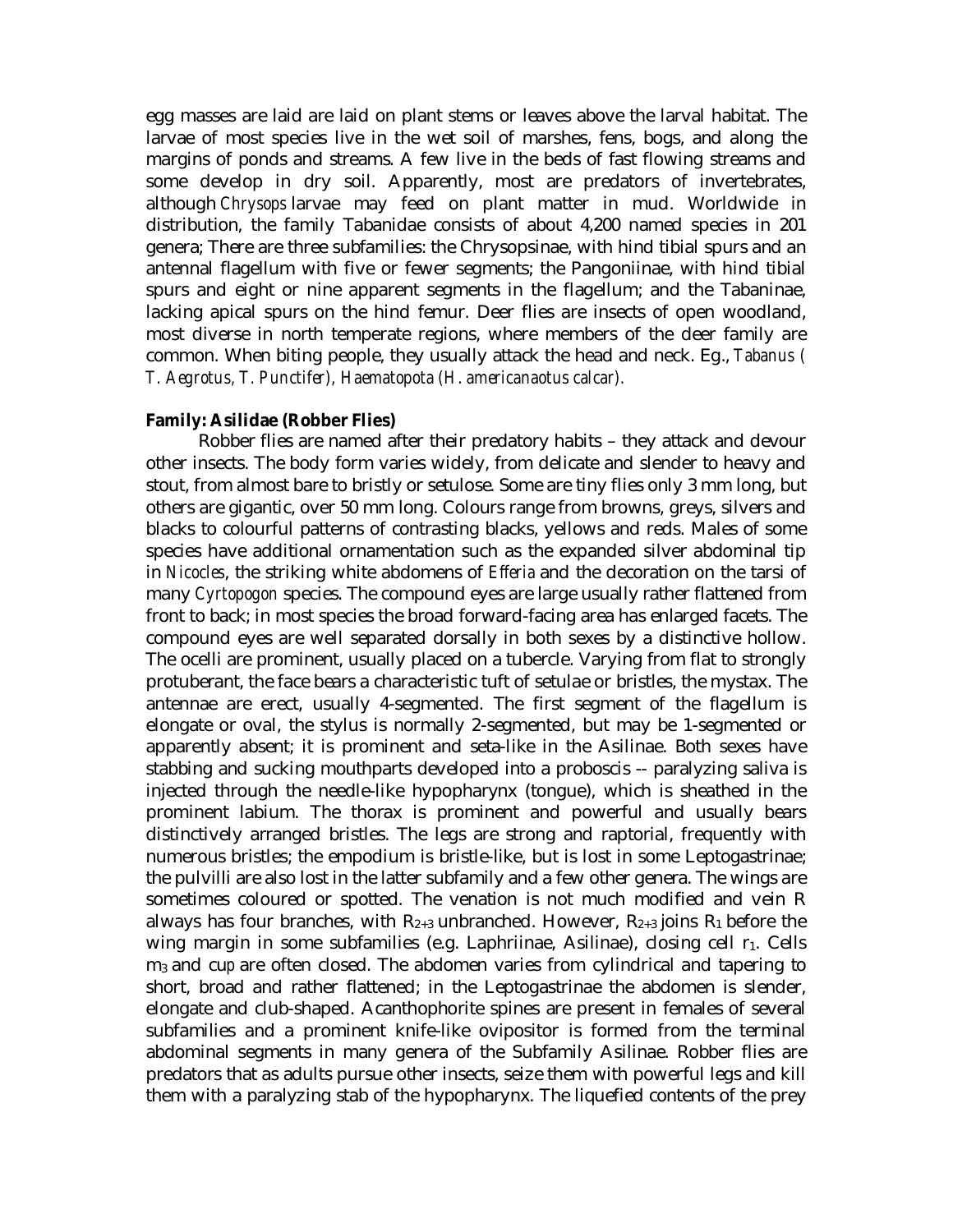are then sucked-up by the proboscis. They are mostly opportunistic predators, feeding upon any insect that they can subdue and kill. Some species, especially in the subfamily Laphriinae, are effective mimics of bees and wasps. Robber flies usually hunt in open areas where there is plenty of light and warmth; grasslands, scrub, deserts and open woodland are the best places to find them. Larvae are predators of the eggs, larvae and pupae of other insects in the soil (most groups) or in rotting wood (subfamily Laphriinae), although in a few species studied the immature larvae, especially, are ectoparasitic on their hosts.The Asilidae is a speciose family of about 6700 described extant species worldwide. Some of examples are *Leptogaster arida, Cyrtopogon willistoni and Stenopogon inquinatus*

#### **Family: Bombyliidae (Bee Flies)**

Members of the Bombyliidae are called bee flies because many, in their setulation and flower-visiting habits, resemble bees in a vague sort of way. In addition, some species develop as parasitoids in the nests of solitary bees. Bee flies are small to large flies (1 to 25 mm long), with the usually stout body normally clothed in delicate setulae or scales, or both, ranging in colour from black and brown to white, silver and gold. The wings are often patterned and colourful. The compound eyes are globular to transverse, without setae, often meeting dorsally in males. In some groups, especially the subfamily Anthracinae, the hind margin of the compound eye is sharply indented, with a horizontal seam dividing the facets. There are three ocelli. The back of the head is flat, swollen or deeply concave (e.g. subfamily Anthracinae). The mouthparts are adapted to sucking from flowers: the proboscis is long and slender (e.g. Subfamily Bombyliidae) or short and with fleshy labella (e.g. subfamily Anthracinae). The antennae have 3 to 6 segments; the first segment of the flagellum is enlarged and the others, if present, form a stylus. The thorax is flattened or humped, with or without bristles; the latter are seldom strongly developed. The legs are slender, with or without bristles, but normally with bristles at the apex of the tibiae. The front legs are often thinner, shorter and weaker than the other two pairs, especially in anthracine genera such as *Exoprosopa* and *Poecilanthrax*. The wing venation is variable. Vein Rs normally has three branches  $(R_{2+3}, R_4$  and  $R_5)$ , with  $R_{2+3}$  usually ending in the wing margin toward the wing tip (and along with  $R_4$  often bent sharply forward), but sometimes short and joining  $R_1$ . Vein M usually with two branches reaching the wing margin; occasionally only one branch is complete because  $M_1$  ends in  $R_5$  or because  $M_2$  is absent. Cell dm is usually present and cell cu*p* is open or closed. The abdomen is short and broad, elongate or cylindrical, consisting of six to eight visible segments and seldom bearing bristles. The females of many bombyliid groups have acanthophorites and spines on the tenth segment, but many have lost these egglaying aids. Females in advanced groups, including the subfamilies Bombyliinae and Anthracinae, have a sand chamber, developed through modification of segment 8, in which eggs are coated with sand from the substrate before they are laid. Bee flies are sun lovers and are most diverse in hot, dry climates where sand and stony ground prevails. They have a strong, hovering flight and usually are seen around flowers or hovering over, or resting on, bare patches of ground. They feed on nectar and, perhaps, some pollen from the flowers they visit. When perched, they hold their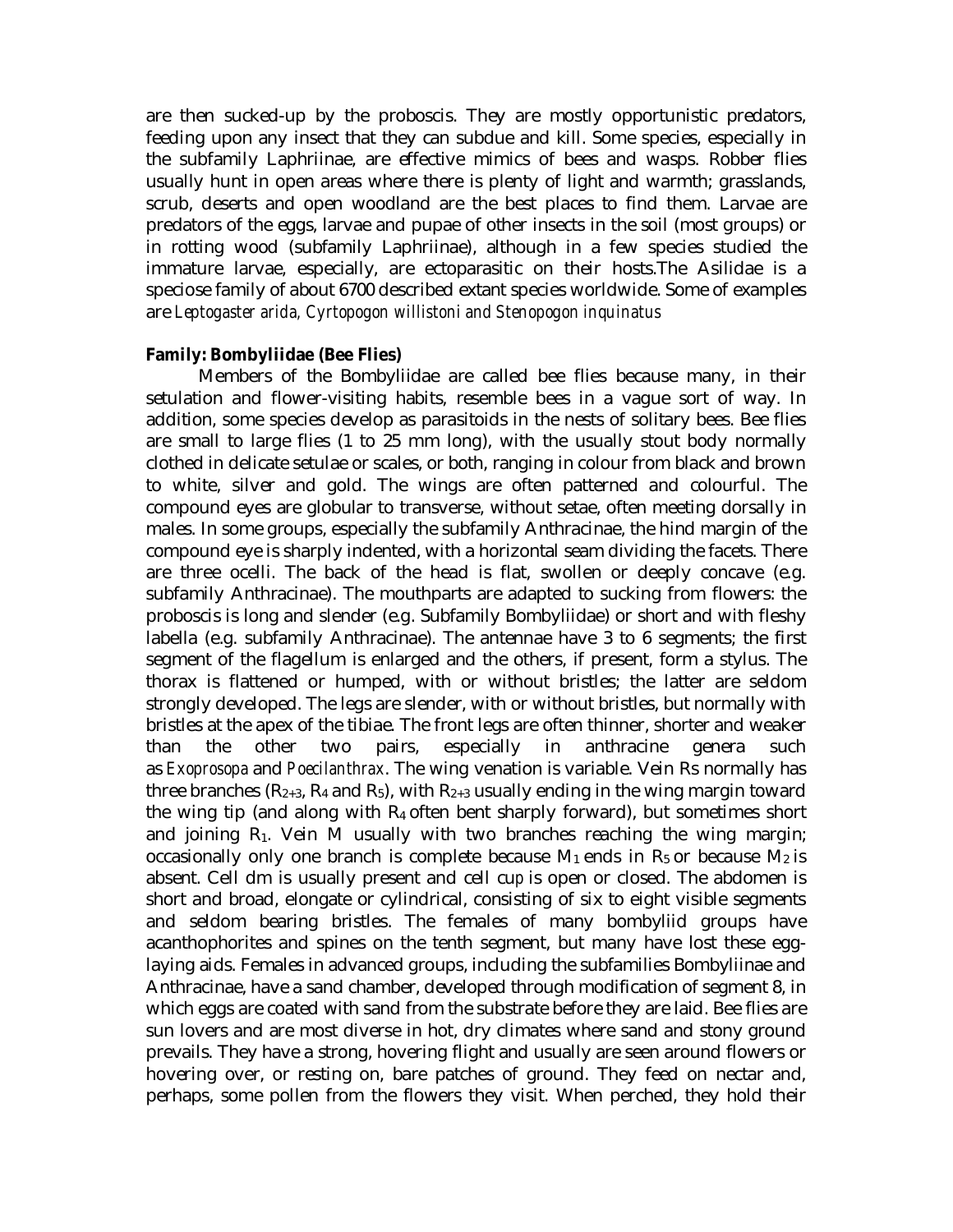wings outstretched and swept back. Not much is known about the development of most species; those that have been studied are parasitoids of the immature stages of bees, wasps, moths, beetles, flies and other insects or they prey on the egg pods of grasshoppers. Eggs are laid near the host insects and the larvae are similar to those of the related Nemestrinidae and Acroceridae – an active first-instar larva seeks out the food source and moults to a grub-like form in subsequent instars to feed voraciously on the host. The Bombyliidae is a worldwide family with about 4700 species described in 230 genera eg., *Bombylius major*

#### **Superfamily: Syrphoidea Family: Syrphidae (Flower or Hover Flies)**

Slender to robust flies, 4 to 25 mm long, with body usually black and strikingly marked with yellow or orange on the head, thorax and abdomen. Many such species are mimics of bees and wasps. Less commonly, species are brown, yellow or metallic green or blue, or with various combination of such colour. The integument is usually smooth, but sometimes is totally or partly punctate, sculptured or rugose, and may be somewhat pruinose. The body is usually covered with dense, short setae, but rarely may be almost bare, or with long setae or stout bristles. The setae are sometimes flattened or scale-like, forming a dense tomentum. The compound eyes are usually holoptic in males, but can be very narrowly or broadly dichoptic. Females are moderately to broadly dichoptic. Some or all of the facets in the upper part of the compound eye may be enlarged in the male. However, the eyes are usually unicolourous, but rarely can have dark spots or bands, or have irregular markings, and may be bare or setose, with short or long, sparse or dense, setae. Three ocelli are present, and the antennae are sometimes set on a short or long frontal prominence. The lower facial margin usually has a distinct median notch. The arrangement of thoracic bristles or setae is important taxonomically. The wings are usually hyaline, but sometimes are somewhat darkened or with distinct markings. Characteristically, theses flies have the costa ending at the apex of  $R_{4+5}$ , and there is an unattached longitudinal vein, the spurious vein (*vena spurea*), running most of the length of cells br and  $r_{4+5}$ , posterior to Rs. The apex of vein M is bent strongly forward near the wing margin, and joins near the end of  $R_{4+5}$ , thus forming an apical crossvein. Cell cu*p* in the wing is closed near the wing margin, and a pterostigma is usually present. The legs are usually slender, but can be somewhat modified, especially in males. The abdomen is usually suboval, but can be elongate or even petiolate. Adults lay oval, chalky-white, sculptured eggs on or near the food of the larvae, those with aphidophagous larvae being laid singly, but others may lay eggs in masses of over 100. Larvae have a wide variety of habitats and food. Some are predaceous (Syrphinae, Pipizini), but others are phytophagous (*Cheilosia*, Merodontini), saprophagous (most Eristalinae), or scavengers (*Volucella*, Microdontinae). The mouth parts of such larvae are thus quite different. Predaceous types have four stylets for piercing and sucking, while phytophagous forms have strong mandibles. Saphrophagous species have a complex comb-like mandibular lobe, and like the scavengers, have a muscular and contractile cibarial chamber.

The predaceous larvae of the Syrphinae feed primarily on aphids and other Homoptera, but some species have been reported to feed on immature thrips, beetle,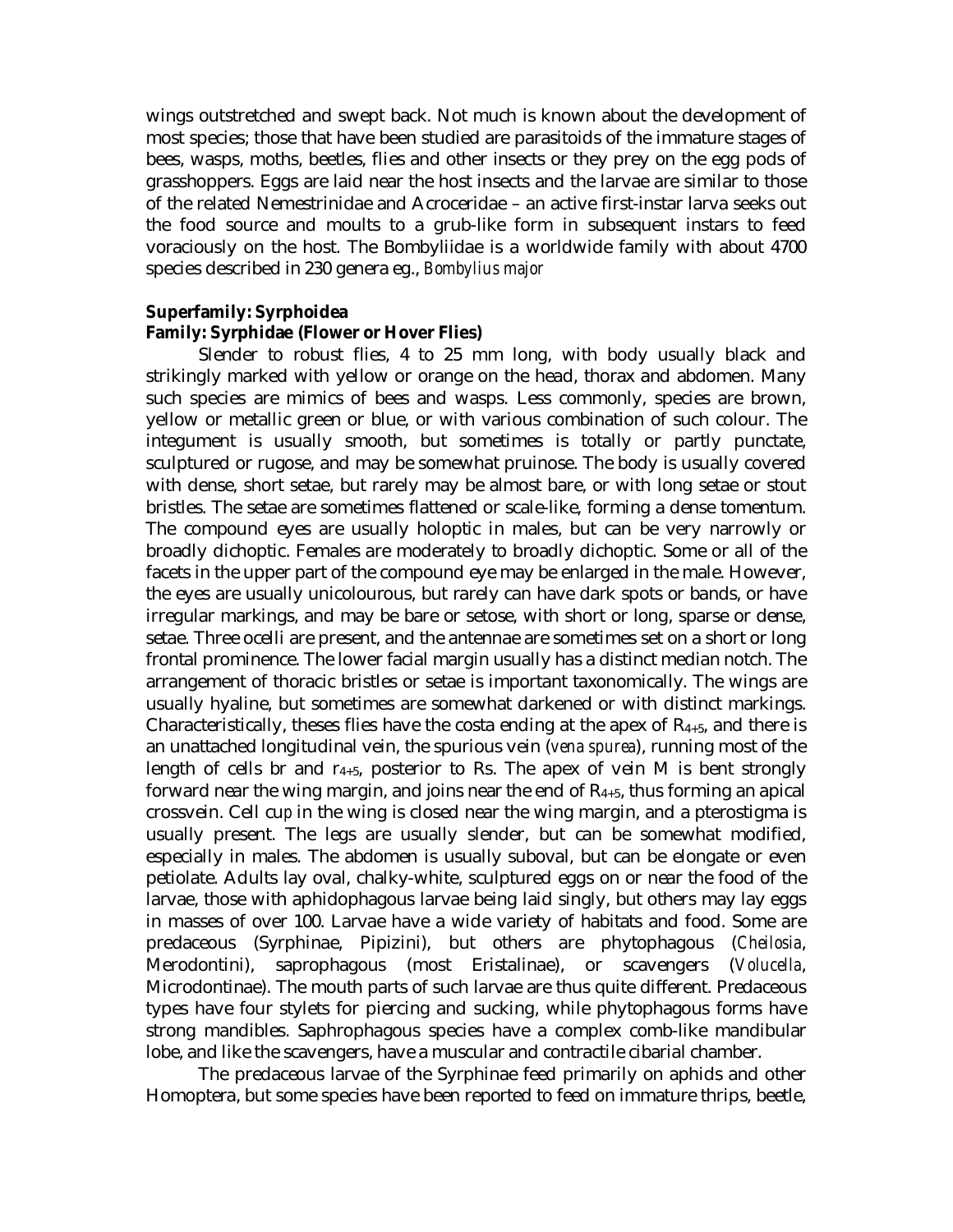or lepidopterous larvae. Larvae of the Pipizini feed on aphids, preferring woolly or root aphids with a waxy integument, and attack these living both above and below ground. Larvae of the Syrphinae and Pipizini are thus important in natural biological control. The phytophagous larvae of *Cheilosia* feed in fungi or vascular plants, while the larvae of the Merodontini live in monocotyledonous bulbs, and sometimes in other plants, and may cause considerable economic damage. Worldwide there are some 180 recognized genera, and about 6000 species.

### **Superfamily: Muscoidea Family: Scathophagidae (Dung Flies)**

Scathophagids are slender, small to medium-sized flies (about 3 to 11 mm long); bristling ranges from weak to strong and some species are densely setulose. The ground colour is usually black, brown or yellow, but some are strikingly bicoloured; some are densely grey or yellow pruinose. The head is normally higher than long, with the frons of equal width in males and females. There are 1 to 3 orbital bristles and 1 to 6 frontal bristles; the latter are curved inward. Also present are ocellar, postocellar and inner and outer vertical bristles. The parafacial area is bare; the vibrissa is weak or strong and there are few to many weaker bristles and setulae nearby. The compound eyes are bare. The second antennal segment has a distinct seam above; the third segment is two to five times longer than wide, usually rounded at the tip and sometimes with a long bristle near the base of the arista. The arista is three-segmented, straight or rarely elbowed, and bare or feathery. The bristles of the thorax are normally rather strong, but those on the disc of the scutum are sometimes short and setae-like. The postpronotum usually has one or two bristles; there are normally two presutural and three postsutural dorsocentral bristles. The scutellum rarely has more than two pairs of marginal bristles. The wing venation is rather constant; the costa has costagial, humeral and subcostal breaks, the subcosta is complete and vein  $R_1$  joins the costa before the middle of the wing. Vein  $R_{4+5}$  meets the costa at about the wing tip and the costa ends at vein  $M_1$ . Vein  $A_1$  is usually complete, but sometimes ends before the wing margin. The wings are normally clear, but sometimes spots or bands occur. The legs are slender; bristles vary from weak to strong. The front femur and tibia sometimes bear short black setae below and are sometimes highly modified in males. The abdomen is slender, but in males is frequently enlarged at the tip; the first and second tergites are fused. Only some species of dung flies develop in dung. Larvae of the large and common

genus *Scathophaga* Meigen mostly do so, although some larvae feed in rotting seaweed on ocean beaches. Other Scathophaginae feed in a wide range of plants, especially monocots including *Scirpus* Linneaus and *Juncus* Linneaus. Still others are predators in water, wet soil or plant tissues. Larvae of the subfamily Delininae mine in the leaves of plants in the lily and orchid families. Adults prey on insects and other small invertebrates. The Family Scathophagidae has often been treated as part of the Anthomyiidae or Muscidae. Its approximately 260 named species are almost completely restricted to the Holarctic region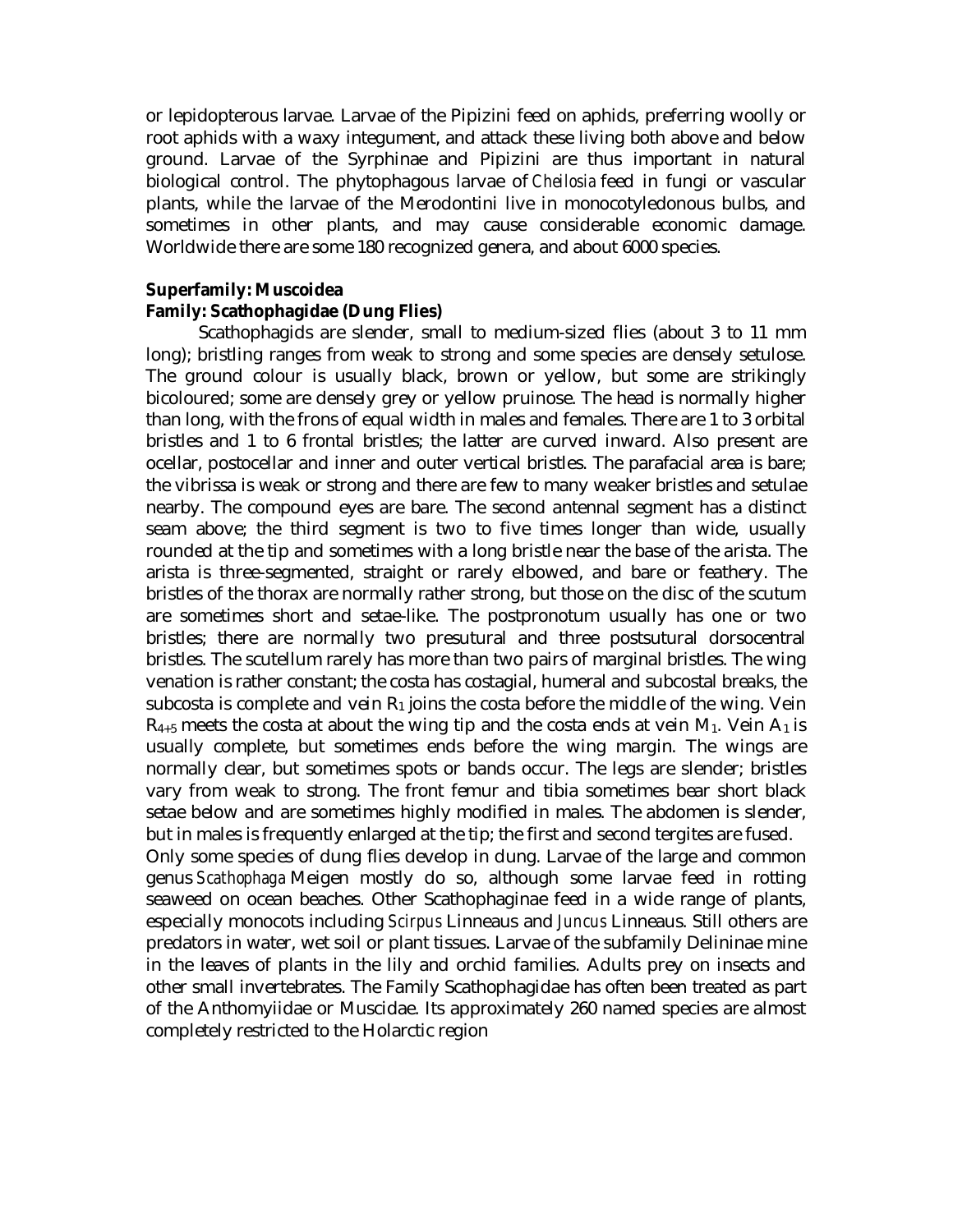#### **Family: Muscidae (Muscid Flies)**

Muscid flies are slender to stocky, 2 to 14 mm long and usually bristly. Their colour ranges from yellow to grey or black, but some are metallic blue or green. In a few cases the flies are brightly setulose. The wings are usually unmarked, but some have clouded crossveins. The head is usually higher than long with the frons in males narrow to broad and its central plate sometimes strongly reduced; the frons in females is at least 25% as wide as the head with the central plate always distinct and normally wider than the fronto-orbital area. There are one to many frontal bristles curved inwards. The parafacial area is usually bare, but the vibrissa is normally strong and has associated bristles or setulae. The face is usually flat or concave, rarely with a medial ridge or tubercle on the upper part. The third antennal segment is at least twice as long as broad and usually rounded at the tip; the arista is 3 segmented, bare to plumose or rarely comb-shaped. The thoracic bristles are usually long and prominent; there are normally 1 to 2 presutural and 3 to 4 postsutural dorsocentral bristles. The scutellum usually bears two pairs of marginal bristles; there is rarely an isolated group of setulae on the underside of the apex. The costa has costagial, humeral and subcostal breaks; the costa usually ends where vein  $M_1$  meets the margin. Vein  $M_1$  is more or less parallel to vein  $R_{4+5}$  or is bent forward; vein  $A_1$  never reaches the wing margin. The legs are usually slender with varied bristling; the base of the first tarsal segment of the hindleg lacks the distinctive ventral bristle characteristic of most anthomyiids. Both sexes have five exposed abdominal tergites usually bearing strong marginal bristles. Larvae develop in many habitats, from dung and decaying plant matter to carrion and fungi. They are found in the nests of bees, wasps, birds, mammals and other animals. Others live in fresh water or soil of many sorts; a very few develop in living plant tissue. Most evidently feed on excrement, decaying organic matter and the micro-organisms that inhabit this material; some are known as predators of insect larvae or other invertebrates. A few species such as *Fannia canicularis* (Linnaeus) (Lesser House Fly) and *F. scalaris* (Fallén) (Latrine Fly) can invade the human body and cause intestinal and other myiasis. The food of adults is also varied. They feed on dung or decaying organic matter, plant sap, honeydew and pollen. Some are predators of insects; others suck vertebrate blood or feed on the exudates of mammals and other animals. Those species that feed on human feces and food, such as *Musca domestica* Linnaeus (House Fly) can spread human diseases such as typhoid fever, cholera and dysentery. Muscid flies are widespread around the world, occurring on all continents and most oceanic islands. About 4300 species in about 180 genera are described with 4 genera and about 270 described species of those in the Fanniinae and the rest in the Muscidae in the strict sense. *Musca domestica* is the notorious House Fly, common now over much of the earth and widespread. *Musca autumnalis* De Geer is a European immigrant, first recorded in North America in 1952; it prefers moist shady pastureland and breeds in cow dung, which the House Fly avoids. Called the Face Fly because it commonly feeds on fluids from the eyes and nostrils of cattle, *M. autumnalis* frequently gains notice for its habit of overwintering in buildings.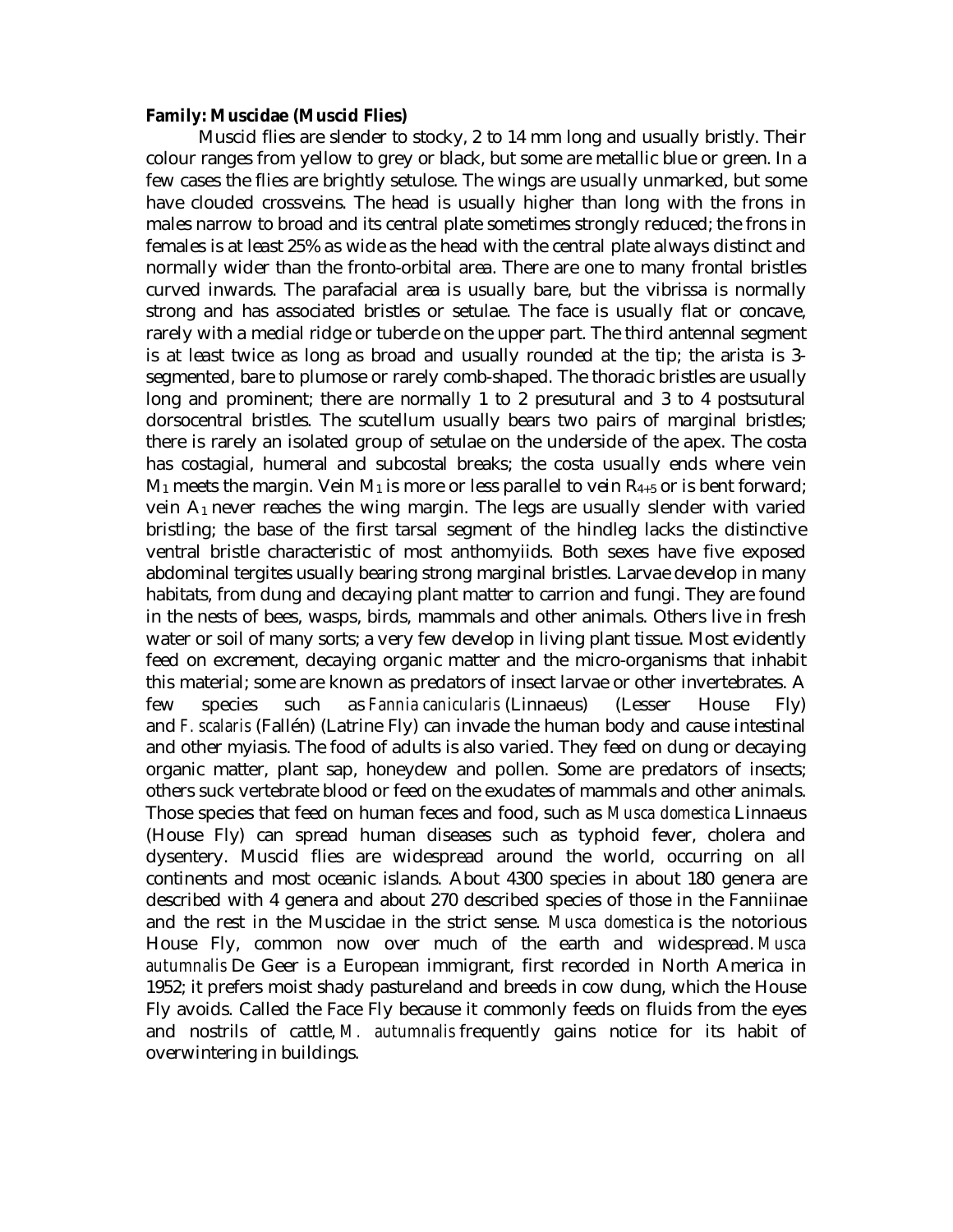# **Superfamily: Oestroidea Family: Calliphoridae (Blow Flies)**

Most species of blow flies are stocky, medium-sized to large, 4.0 to 16 mm long, with bodies partly or completely metallic blue, green, black or brassy. Less frequently, they are small, slender and without metallic coloration. The sexes often differ distinctly in colour. The head is distinctly higher than long and the compound eyes in males rarely meet above, although the frons is narrower than in females. The lunule is bare and shining; the frontal setae reach forward to the second antennal segment; the frons usually is finely setulose. The vibrissa is strong and the gena is thickly setulose. Females have one backward-curving orbital bristle above and two forward-curving ones below. Ales lack frontal and outer vertical setae. The antenna has the arista long plumose on at least the basal two-thirds. Thorax with two notopleural setae; usually two or three anterior and posterior dorsocentral bristles are present. The scutellum has one to three pars of lateral bristles; the apical pair is usually strong. The subscutellum is weakly developed or absent. The wing has the bend of vein M right-angled or acute; cell  $r_{4+5}$  is almost always open at the wing margin. Blow flies are predominantly flesh-eaters as larvae. The most familiar blow flies, the common species called bluebottles and greenbottles, lay eggs on carcasses of all kinds and also are attracted to fresh and cooked meats and dairy products indoors. The restless flying around in rooms, so commonly seen, is mainly a search for places to lay eggs. The term "blown" refers to meat that has had blow fly eggs laid on it. The development of some species, such as *Phormia regina* (Meigen) and various species of *Calliphora* Robineau-Desvoidy, on human corpses is frequently monitored in establishing the time of death in murder cases. Some species are also attracted to excrement and can transmit digestive system pathogens. Most economically important are those species whose larvae are called screwworms. The Family Calliphoridae ranges worldwide, with about 1000 described species in 150 genera.

# **Family: Oestridae (Bot and Warble Flies)**

The Family Oestridae contains medium-sized to large (9 to 25 mm long) flies with stout, bristleless, but often thickly setulose bodies. They often resemble bumble or carpenter bees. The head is broad, higher than wide in side view and the flat face is either broad and shield-shaped or strongly narrowed below the antennae. The antennae are small and sunk deeply into pits; the third segment is globular and bears an arista. The arista is either slender and bare with a thickened base or, in *Cuterebra* Clark, feather-like and lacking the broad base. The mouthparts are small and compact, or often atrophied. The thorax is covered in short setulae or is densely long-setulose; rarely there are some weak bristles present. The legs are short, stocky and setulose; the femora and tibiae often bear some weak bristles and the tips of the tibiae and the tarsal segments usually have short, spine-like bristles. Wings with vein M highly variable -- straight or weakly curved, ending at the wing margin well behind the wing tip, or curving forward to join vein  $R_{4+5}$  just before the wing margin, or meeting the wing margin immediately behind the tip of vein  $R_{4+5}$ , or strongly angled with a prominent stump vein beyond crossvein dm-cu. The abdomen is globose to conical with shiny cuticle and long, coloured setulae or is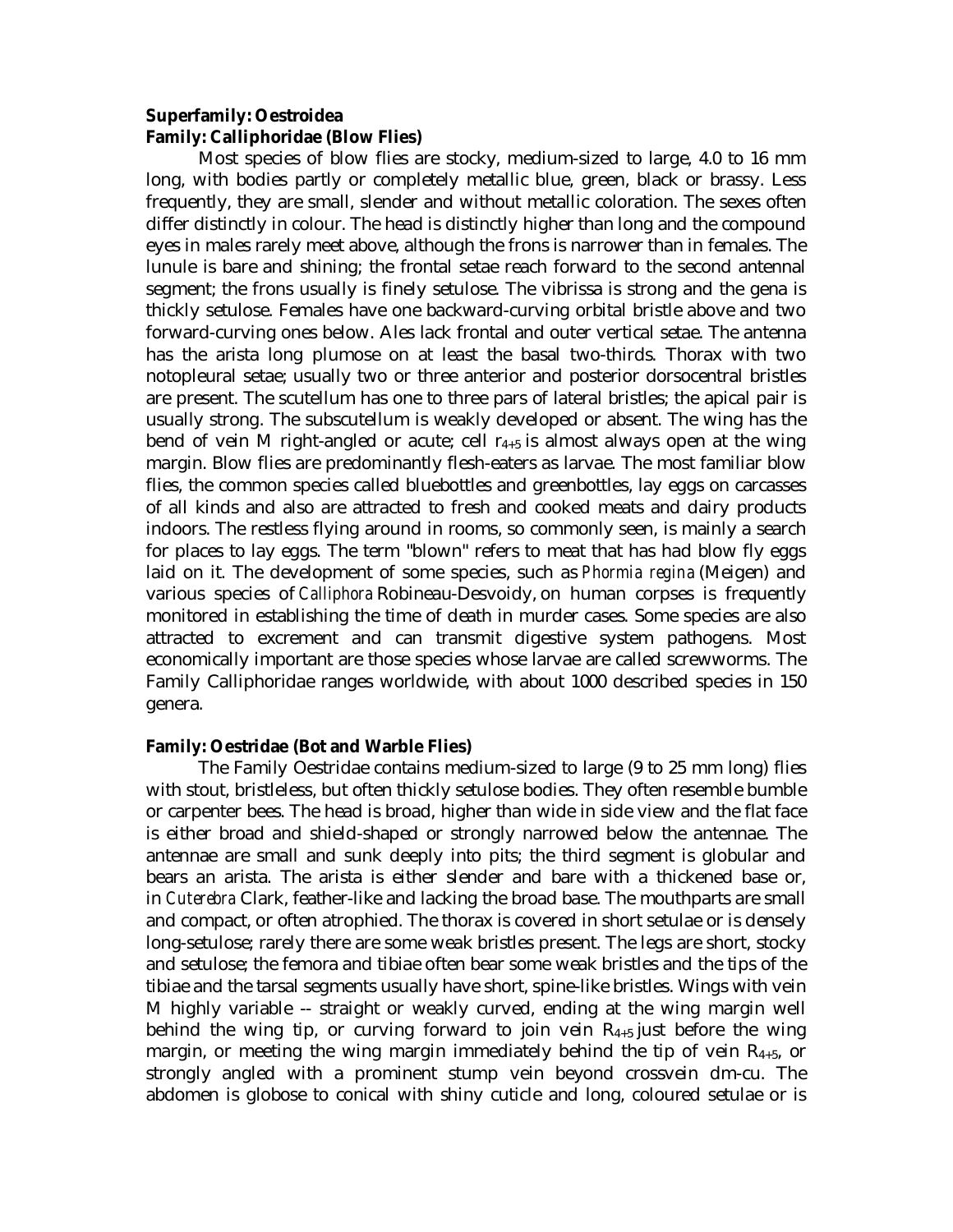partly or completely pruinose. The species of the Family Oestridae are obligate parasites of mammals and most are strongly host-specific. Adults have tiny or atrophied mouthparts and apparently do not feed on sugars or protein as do other calyptrate flies. They rely on fat reserves for energy, although some species of *Cephenemyia* Latreille and *Cuterebra* evidently drink fluids by pressing the underside of the head against a damp substrate. In the subfamily Cuterebrinae the eggs are usually laid in places frequented by the host mammals and the larva enters the host through any orifice, eventually migrating to subcutaneous tissues where it feeds in the warble, a pouch formed in the connective tissue of the skin. The larva breathes through the posterior spiracles, which communicate with the outside air through a small hole in the skin. The position of the warble is often predictable; those of *Cuterebra* in mice and chipmunks are usually on the belly while those in rabbits are normally on the neck. When mature the larva drops from the host and pupates in the soil. Females of *Dermatobia hominis* Linnaeus Jr., which attacks a wide range of hosts (including humans) in the Neotropics, first catches a blood-sucking fly (such as a mosquito), on which she lays her eggs and then releases. When the fly lands on a host to bite, the eggs hatch and the larvae burrow into the host's body.The larvae of *Hypoderma* Latreille burrow into the skin, migrate through the body by varoius routes to the skin of the back where warbles are formed. Larvae of the Oestrinae live in the respiratory passages of a wide range of hosts including ungulates, horses, elephants and kangaroos. The eggs are retained in the female until they hatch; the young larvae are expelled within droplets of fluid onto the face of the host. In some *Cephenemyia*, at least, the larvae crawl into the mouth and enter the sinuses and throat via the palate. Bot fly larvae feed on blood and mucous and can cause severe damage to the tissues; mature larvae are coughed out of the mouth or sneezed out of the nostrils. The Sheep Nostril Fly or Sheep Bot Fly, *Oestris ovis* Linnaeus, infests the noses, sinuses and throats of domestic sheep, but evidently has not transferred to native species. It also will attack goats, dogs and, sometimes, even humans. There are some cases of larvae living in the human eye where they can damage the cornea, but apparently there they are unable to develop past the first instar.

# **Family: Sarcophagidae (Flesh Flies)**

Species of the family Sarcophagidae are robust, mostly grey flies ranging from 2.5 to 23 mm long. The thorax is usually has three dark stripes on top and the abdomen is striped, banded or spotted with markings that shift tones depending on the angle of the light. The abdomen is sometimes partly red. The head is wider than high and, in side view, usually a little higher than long. The compound eyes are bare. The fronto-orbital area usually has sparse setulae, but the central part of the frons is normally bare. There about 4 to 10 frontal setae and one to three orbital setae curving backward, two to four curving forward; these last setae are usually missing in males in the Sarcophaginae. The face is concave and lacks a central ridge. Vibrissae are present. The antennal arista is bare or finely setulose (most Miltogramminae) to plumose, especially on the basal half or two-thirds (most Sarcophaginae). On the thorax, there are normally 3 to 4 anterior and 3 to four posterior dorsocentral bristles. The scutellum has 2 to 3 pairs of lateral setae and one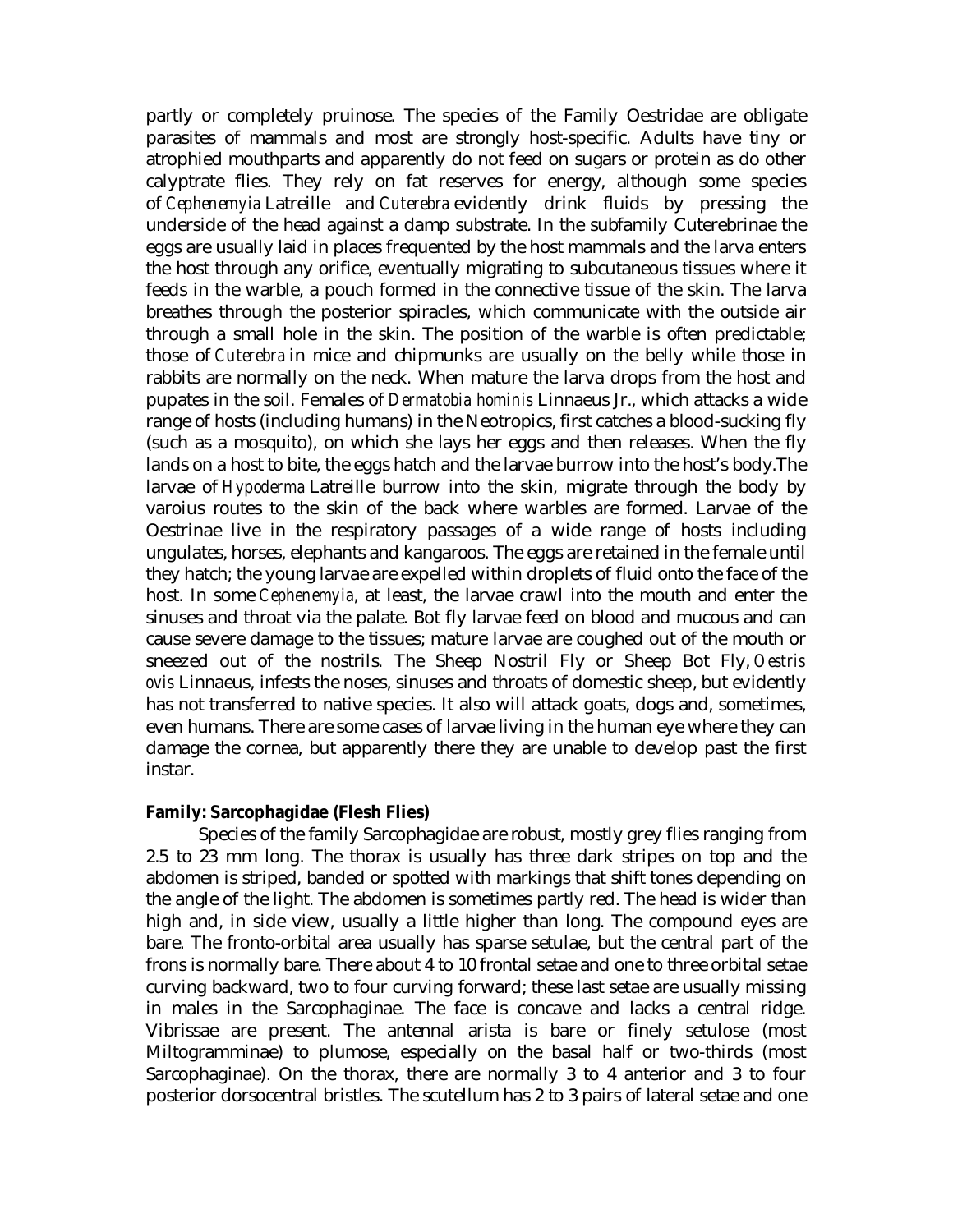pair of discal setae; if a pair of apical setae occurs, they are small. The wing has the origin of vein  $R_{4+5}$  setulose above and below, with the setulae continuing toward crossvein r-m above. Any extension at the bend in vein M is usually not developed, but is merely present as a short, darkened fold. Flesh flies lay larvae or eggs that are ready to hatch. There are over 2500 named species of sarcophagids worldwide, placed in 108 genera.

# **Family: Tachinidae (Tachinid Flies)**

Tachinids are tiny to large flies, often strongly and densely bristled. The head takes many shapes – usually it is higher than long with a sloping frons and small antennae in holoptic males, but ranges to box-like with a horizontal frons, long face and long antennae. The frons of holoptic males is narrow and usually lacks nay lower orbital bristles curving forward; almost always two pairs of such bristles occur in females and dichoptic males. Frontal bristles usually bend inward. Ocelli are rarely absent and the ocellar setae usually curve forward. The antennae range from tiny to as long as head height; the second segment bears setae on the front; the arista is normally bare, but sometimes is feather-like. The face is usually concave or flat, but sometimes convex; there is normally a strong vibrissa. In some species the labium is sometimes extremely long and slender. The postpronotum usually has four strong bristles, but there can be as few as two and as many as five. The scutum can be extensively bristled, especially in the subfamily Goniinae to almost devoid of them (many species in the subfamily Phasiinae); there are usually three presutural dorsocentral bristles and three or four postsutural ones. The scutellum usually bears three or four pairs of marginal bristles and one pair on the disc. The subscutellum is well-developed, in side view usually evenly convex from top to bottom. The meron always has a vertical row of bristles. The wings are normally transparent, but some are marked or spotted and others are all dark. Vein M is bent forward, ending in the wing margin just behind vein  $R_{4+5}$  or in vein  $R_{4+5}$  itself, thus closing cell  $r_{4+5}$ . The abdomen is variably shaped, from petiolate to broad, from convex above to flattened to globose. It is usually more or less covered with strong, erect bristles, but these are lacking in some species. As far as is known, all the larvae of the Tachinidae are parasites of arthropods, and all except a few of these arthropod hosts are insects. The family plays a major role in the control of populations of other insect groups and many species have been used in the biological control of insect pests. The fast majority of species in the Tachinidae, however, store the eggs in an ovisac (uterus) until embryonic development is complete. Unlike sarcophagids, which deposit active larvae that have hatched within the female, all tachinids lay eggs that hatch (but sometimes within seconds) after deposition. Most hosts avoid direct attack during the day while female flies are active; either the hosts are concealed in the soil, leaf litter or other substrates or are protected by silken webs, such as those produced by tent caterpillars. There are a very few records of tachinids parasitizing centipedes, spiders and scorpions. Adult tachinids are active and eagerly search for sources of sugar; they are particularly attracted to honeydew. Some, in search of nectar, often visit flowers, especially those of the Asteraceae, and others feed on tree sap. Males of many species congregate on sunny hilltops and ridges to wait for females. Species aggregate at specific sites in these places. In the Diptera, the Family Tachinidae is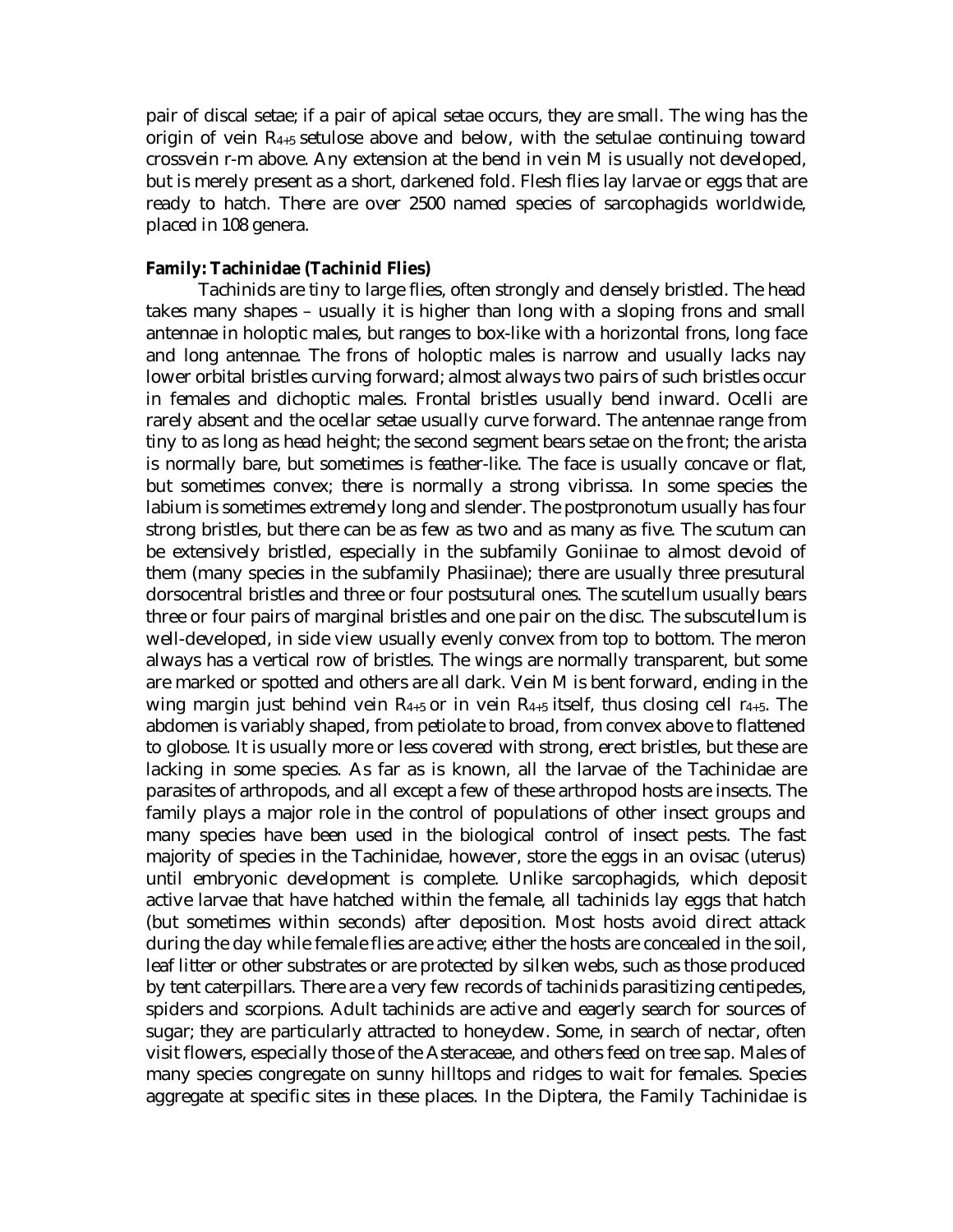second only to the Tipulidae in the number of described species -- at least 8000 species are known worldwide.

# **Superfamily: Hippoboscoidea Family: Hippoboscidae (Louse Flies and Keds)**

Flies of the family Hippoboscidae are flattened, rather tough and leathery looking flies, ranging from 1.5 to 12.0 mm long. They are usually setulose. The head is broad and somewhat flattened; the mouthparts are thrust forward. The compound eyes are normally well developed and horizontally elongate; ocelli are either present, vestigial or absent. The inner vertical bristles are long, the outer ones are absent and the orbital bristles are few to many. The lunule is usually bare, shiny and conspicuous. The antennae are strongly modified and are more or less immovable; they lie in deep pits. The first segment is usually present, but sometimes is fused to the lunule and invisible; the rounded second segment is the largest and sometimes bears a third, flattened, segment or a spatulate or branching arista. The onesegmented palps form a sheath for the blood-sucking, retractible labium. The thorax is flattened; the scutellum is usually large, often broadly rectangular. The wings are usually fully developed, but in some genera that parasitize mammals, such as *Lipoptena* Nitzsch and*Neolipoptena* Bequaert, the wings break off after the fly settles on its host. In others, the wing is reduced to a small flap or, as in *Melophagus ovinus* (Linnaeus), which lives in the fleece of sheep, is a tiny knob. This species has lost its halteres, but they are normally present in other species. The wing veins are usually crowded forward with the posterior veins often fading towards the wing margin. Some species have greatly reduced venation. The legs are strong, rather short and often well-bristled. The coxae and femora are usually swollen; the apical tarsal segment is the largest. The tarsal claws are large and strong, simple or forked; the empodium is setulose or feathery and the pad-like pulvilli are often long and soft. The abdomen is largely membranous with tergites and sterna mostly reduced. Hippoboscids are ectoparasites and feed on the blood of birds and mammals. The majority attack birds and are often called louse flies; those on mammals (mostly ungulates) are frequently called keds. The Sheep Ked (often erroneously called the

sheep tick) is probably the only species in North America that causes any economic losses; heavy infestations of sheep sometimes result in anaemia and staining of the wool. This species was introduced from Eurasia to sheep-producing temperate environments worldwide and, apparently, no truly wild populations exist today. Those populations found on bighorn and thinhorn sheep are thought to have transferred from domestic sheep. Several species have been recorded biting humans, but this is a rare and accidental phenomenon. Most species are not host specific, but rather seem to inhabit a variety of hosts from a particular type of habitat.

Together, the Hippoboscidae, Nycteribiidae and Streblidae are sometimes called the Pupipara, because they appear to give birth to pupae. This is inaccurate, in that the fully grown larva is extruded by the female and immediately pupates afterwards. One at a time, an egg and then a larva develop in the female uterus, nourished by secretions from the so-called milk glands. A female can produce seven or eight or more mature larvae during her life. The Family Hippoboscidae is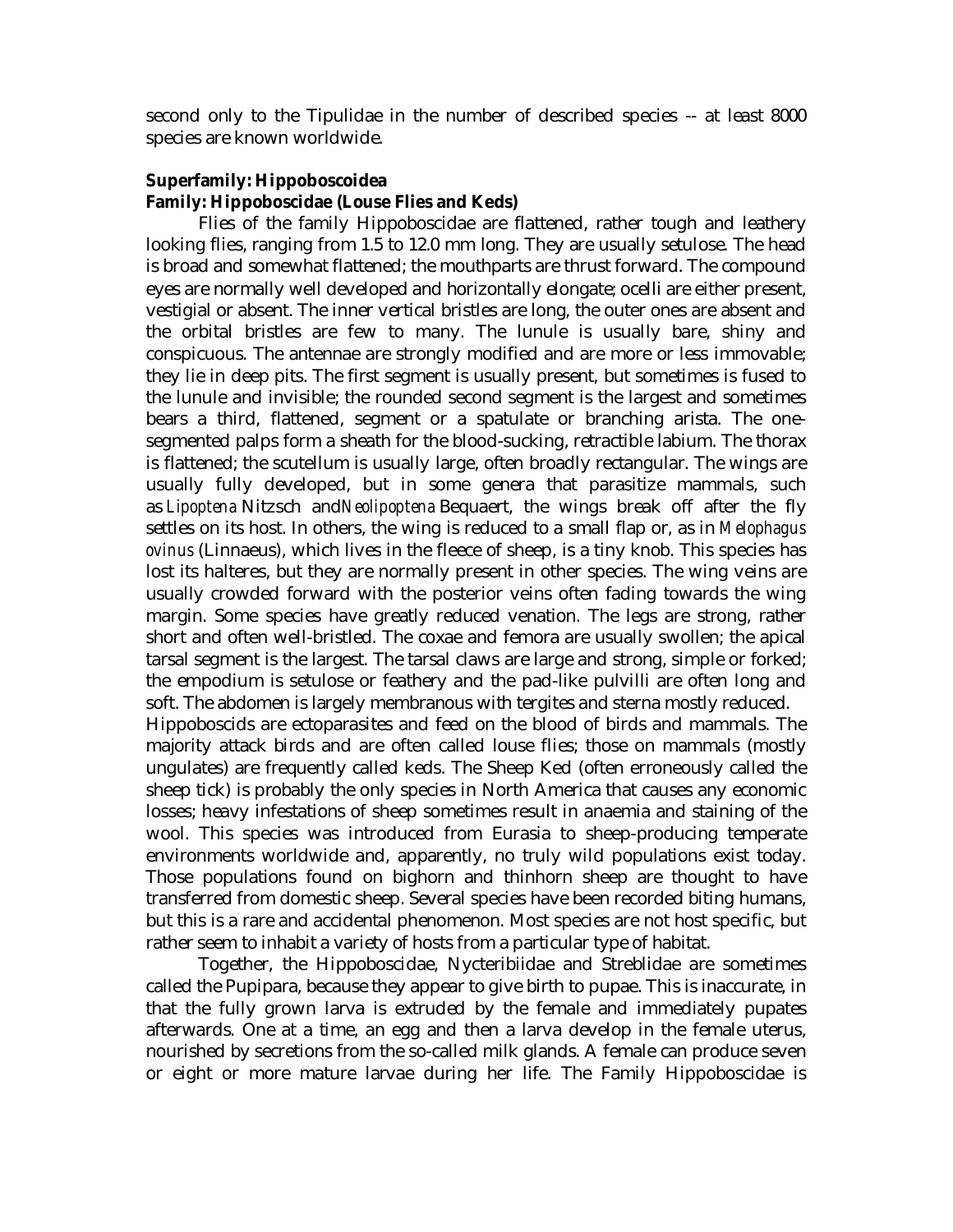cosmopolitan, but is most diverse in the tropics and subtropics; about 200 species are named in 21 genera.

# **Family: Tephritidae (Fruit Flies)**

Small to medium-sized and often brightly coloured, tephritid flies usually have wings banded or spotted in various patterns. The head is variable; in some exotic species the compound eyes are stalked. Usually one pair of inner and outer vertical bristles occur, along with one pair of postocellars and ocellars and one to several pairs of orbital and frontal bristles. The latter two types of setae are sometimes thickened or flattened. Vibrissae are absent. The second antennal segment sometimes bears a seam on top and the third segment is often pointed on the upper end; the arista is usually bare or finely setulose. The proboscis is sometimes long and elbowed. The scutellum is swollen and shining in some genera, with 1-4 pairs of bristles, normally on the margin. The bristles on the scutum are variable, but there is always at least one pair each of dorsocentral and acrostichal bristles. The wing has a distinctive Sc bent sharply forward toward the costa and weakened after the bend, often not reaching the costa. Vein  $R_1$  always bears short setae above. The cell cu*p* usually has an acute projection on the hind margin. Colour patterns usually present, ranging from almost entirely dark brown or black to combinations of bands, stripes, spots or reticulations in black, browns and yellows. Adult female fruit flies lay eggs in living, healthy plant tissue and the developing maggots feed in a wide variety of plant parts, depending on the species. Some form galls on stems and roots; a few tunnel in leaves; others develop in the fruits, seeds and ovaries, especially in plants of the huge aster family. Those that attack fruits and vegetables can be severe agricultural pests. The Tephritidae is among the most economically important fly families, not only because of its destruction of useful plants, but also because many species are extensively used in the biological control of weeds. Adults are frequently seen on their host plants, walking around and raising and lowering their patterned wings. The Family Tephritidae is a cosmopolitan family of about 4350 known species, in 481 genera;

# **Family: Psilidae (Rust Flies)**

Members of the Psilidae are small to medium-sized flies (Nearctic species are 3 to 8 mm long), rather slender and with only sparse bristles. The body colour ranges from yellow and red to brown or black; the wings are usually clear, yellowish or smoky, sometimes with the crossveins or wingtip darkened. The head is circular or triangular in profile with the frons projecting anteriorly and the face below the antennae strongly sloped backwards. The compound eyes are variable in size, but the back of the head below them is somewhat swollen. The antenna ranges from short to rather long, the third segment (and sometimes also the first two) often elongate (*Loxocera*) and bearing a setulose arista on the basal half. Head bristles are few and variable, but there is always at least an inner and outer vertical bristle on each side; vibrissae are absent. The wing has a strong subcostal break well before the end of  $R_1$ ; a clear strip in the wing membrane obliterates the end of Sc and reaches or crosses  $R_1$ . The outer end of cell cup is squarely truncate and vein  $A_1$  fails to reach the wing margin. The legs lack bristles, but there are longer setae on the tips of the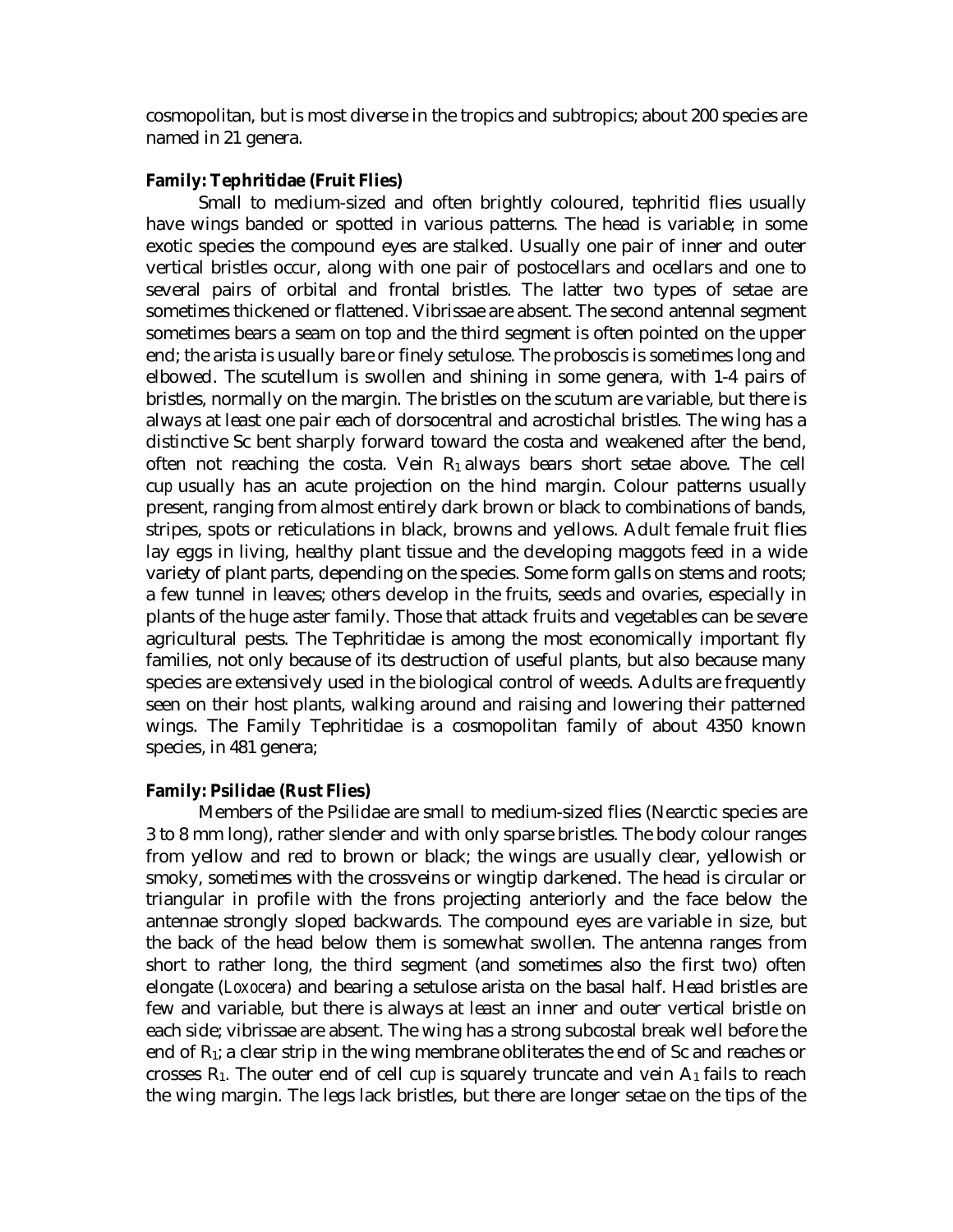tibia. The underside of the femur of *Loxocera* species bears a pad of short dense setulae near the tip. Larvae feed in the roots and stems of many kinds of plants (recorded hosts include sedges, rushes and lupines); a few species are pests of crops. The most injurious species is *Psila rosae* (Fabricius), the Carrot Rust Fly, which tunnels in the roots of carrots, parsnips and celery. Larvae also live under the damaged bark of trees. Adults rest on foliage, especially in the shade; some species are attracted to tree sap. The Family Psilidae is mainly Holarctic with a few species scattered in the southern hemisphere. It contains seven genera and about 200 species.

# **Superfamily: Ephydroidea**

# **Family: Drosophilidae (Pomace Flies, Vinegar Flies, Lesser Fruit Flies)**

Nearctic Pomace Flies are small to medium-sized, 1 to 6 mm long; body colour varies from yellow to brown or black, and can be shiny or grey pruinose. There are frequently stripes or spots on the thorax and abdomen. The compound eyes usually are covered in a distinct micro-pubescence and are often bright red in life. The head has three orbital bristles; usually the back two curved rearward, the front one forward. The ocellar bristles vary from large to small, as do the postorbitals; the latter are convergent and are almost always present. There is one to several strong vibrissae. The antennal arista is normally plumose, although it can be bare or have reduced branching. The scutum usually has two postsutural dorsocentral bristles. The tibiae have apical and preapical dorsal bristles. The wing has both humeral and subcostal breaks of the costa; the end of the subcosta is usually vestigial. Crossveins r-m and dm-cu are always present; cells bm and dm either separated or joined. The larvae of pomace flies mostly eat yeasts and other microorganisms in fermenting organic matter. Adults live around garbage, compost, rotting fruits and vegetables, decomposing cacti, sap from tree wounds, fungi and dung. A few species can be annoying pests in markets, breweries, bakeries and canneries. Some are used as laboratory animals for genetic and physiological research because they are small, fecund and so easy to rear and maintain. Many species of *Scaptomyza* Hardy are leaf miners; larvae of *Cladochaeta* Coquillett are ectoparasites of cercopid nymphs; species of *Pseudiastata* Coquillett prey on mealybugs.

The family Drosophilidae comprise of about 60 genera and 3000 species worldwide many of them in the tropics. The family is dominated by the genus *Drosophila* Fallén, which has about 1600 described species worldwide. It is certainly the best known scientifically because of its wide use in research laboratories.

# **Family: Diastatidae (Diastatid Flies)**

Diastatids are small flies, about 2.5 to 4.0 mm long, grey-brown, with patterned wings. The head is higher than long and the frons narrows from the vertex to the antennae. The vertical bristles are strong; the inner pair is often longer than the outer pair. The postocellar bristles converge and the ocellar bristles arise prominently behind the front ocellus. Two orbital bristles of unequal size curve backward and a third one points forward. The face is flat; the vibrissa is strong, lying